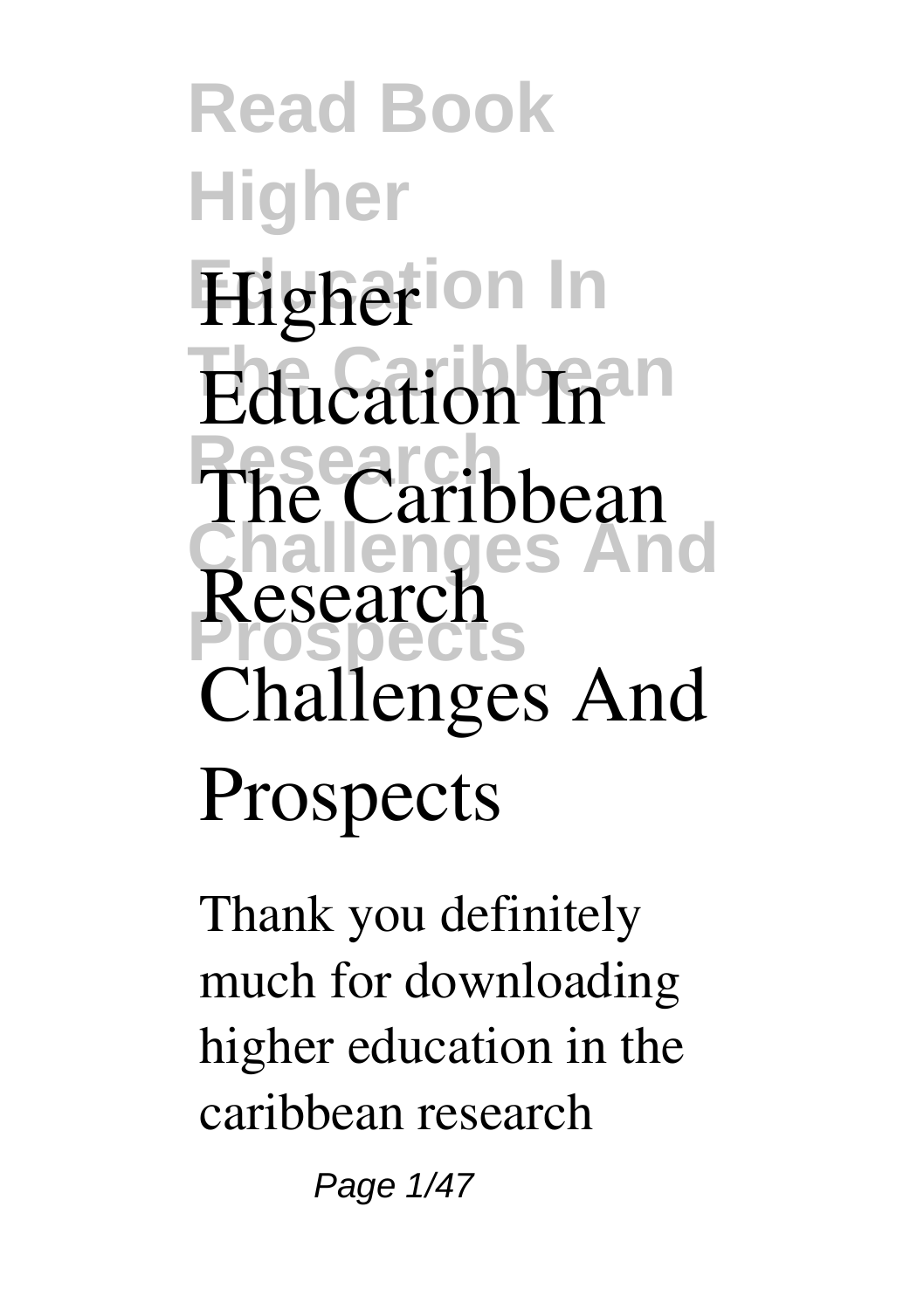**Read Book Higher Education In challenges and** prospects.Maybe you people have see numerous period for  $\cap$  o **their favorite books** have knowledge that, following this higher education in the caribbean research challenges and prospects, but end happening in harmful downloads.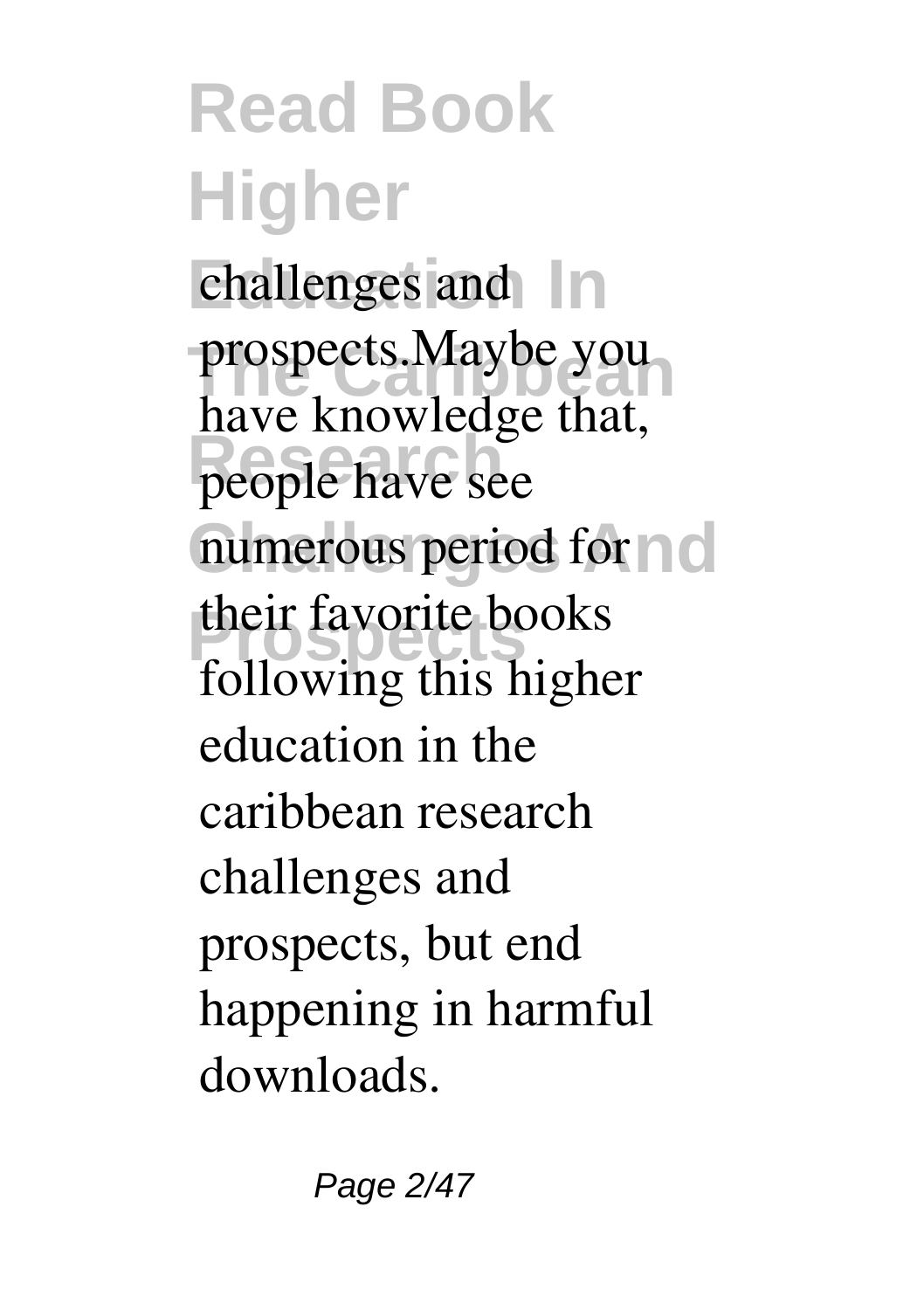### **Read Book Higher**

Rather than enjoying a fine book once a mug of then again they juggled considering some And **Property Property** coffee in the afternoon, their computer. **higher education in the caribbean research challenges and prospects** is comprehensible in our digital library an online entry to it is set as Page 3/47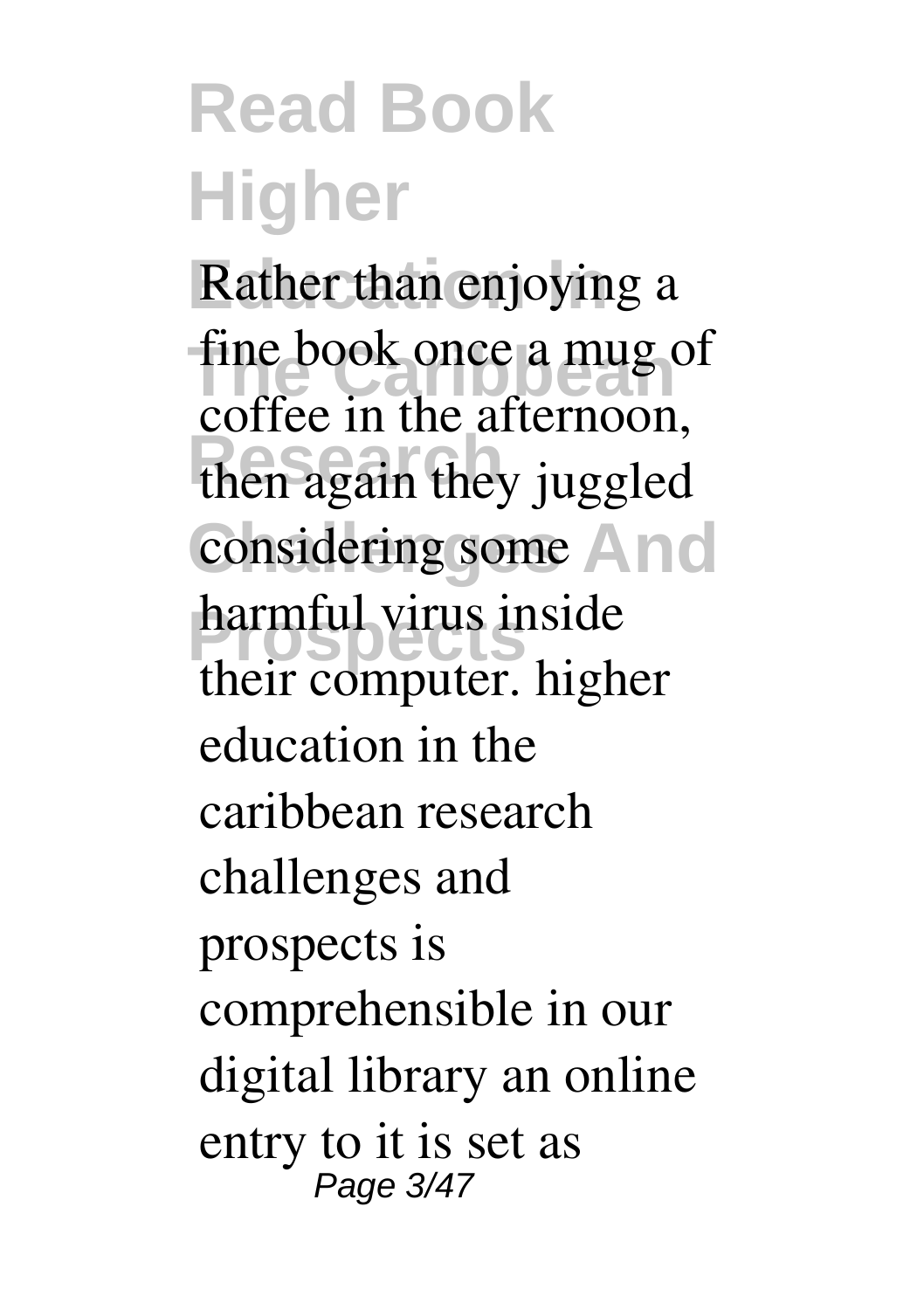#### **Read Book Higher** public in view of that you can download it **Research Research Research Research Research Research Research Research Research Research Research Research Research Research Research Research Research Research** countries, allowing you to acquire the most less instantly. Our digital latency era to download any of our books afterward this one. Merely said, the higher education in the caribbean research challenges and prospects is universally Page 4/47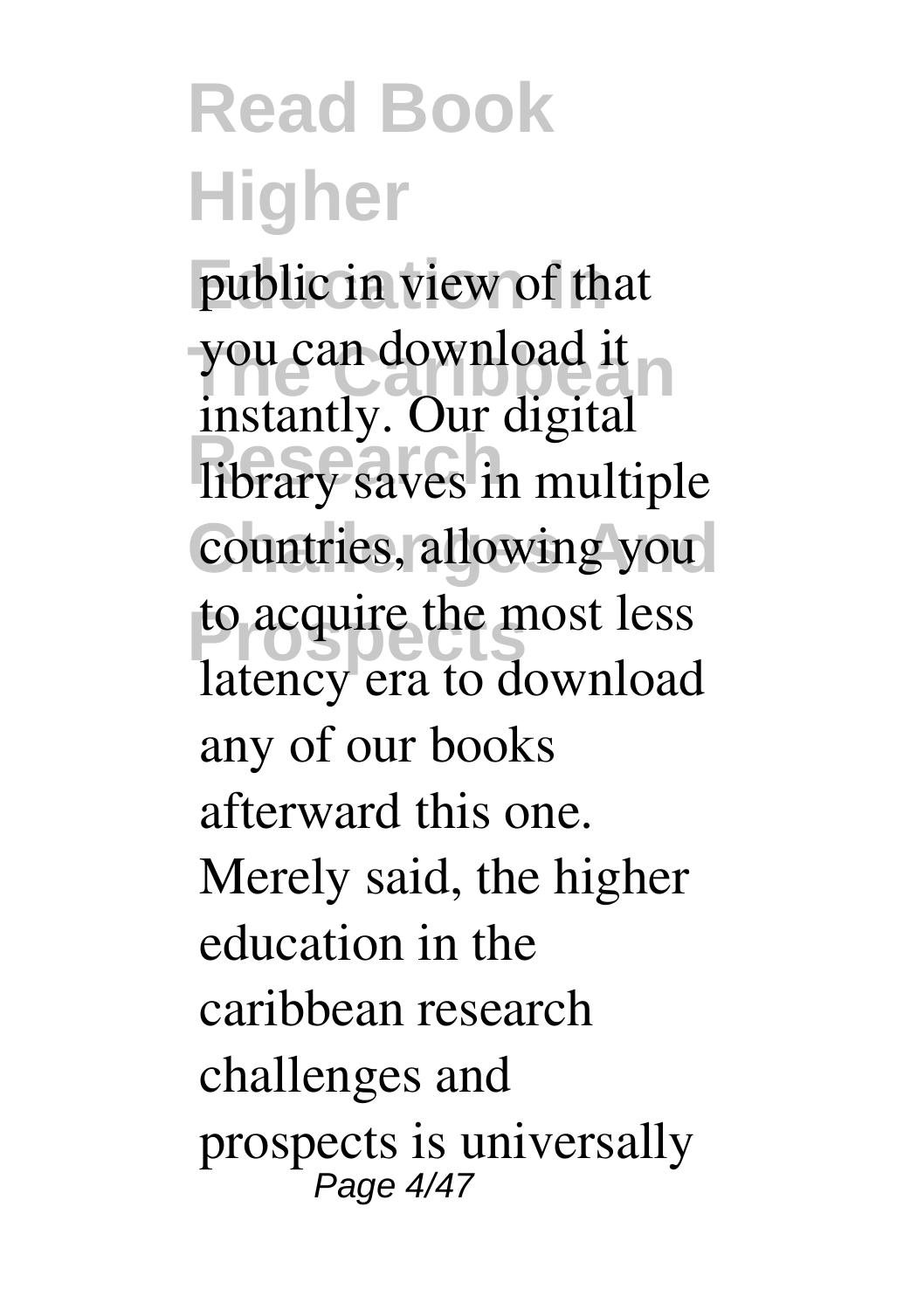# **Read Book Higher** compatible next any **The Caribbean** devices to read.

**Research** *Imperatives and* **Opportunities for And Property Resilient** *Education Systems in the Caribbean | Webinar* The Transatlantic Slave Trade Database Education For Whom and For What? How to Start a School Business | Including Page 5/47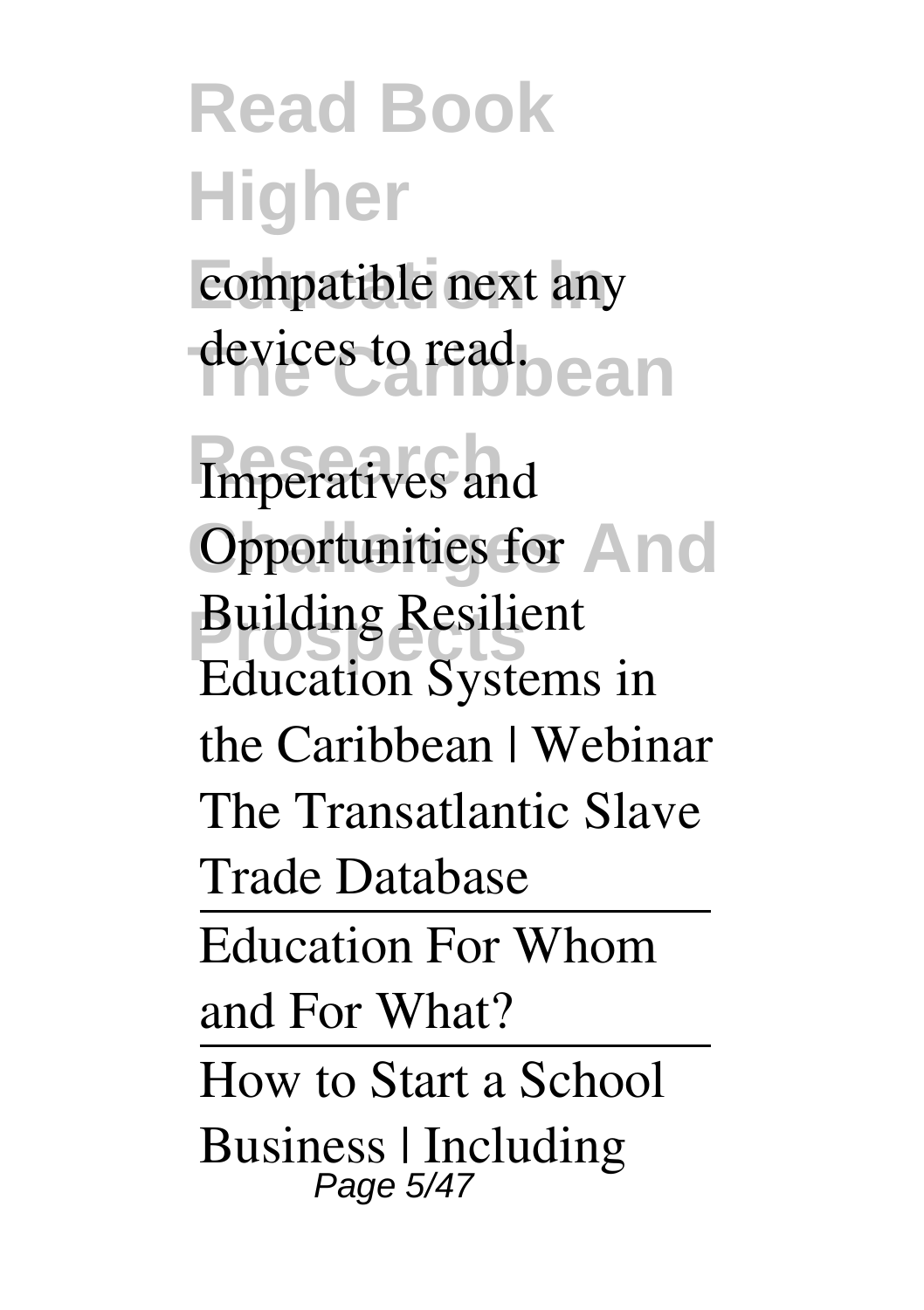**Read Book Higher** Free School Business **Plan Template<del>What Are</del> Medical Schools?** BeMo Academic And **Eonsulting Caribbean** The 5 Best Caribbean *Political Futures* Beyond Free College: Making Higher Education Work for 21st Century Students Caribbean Connections, 29th April 2021 *O'Reilly for Higher* Page 6/47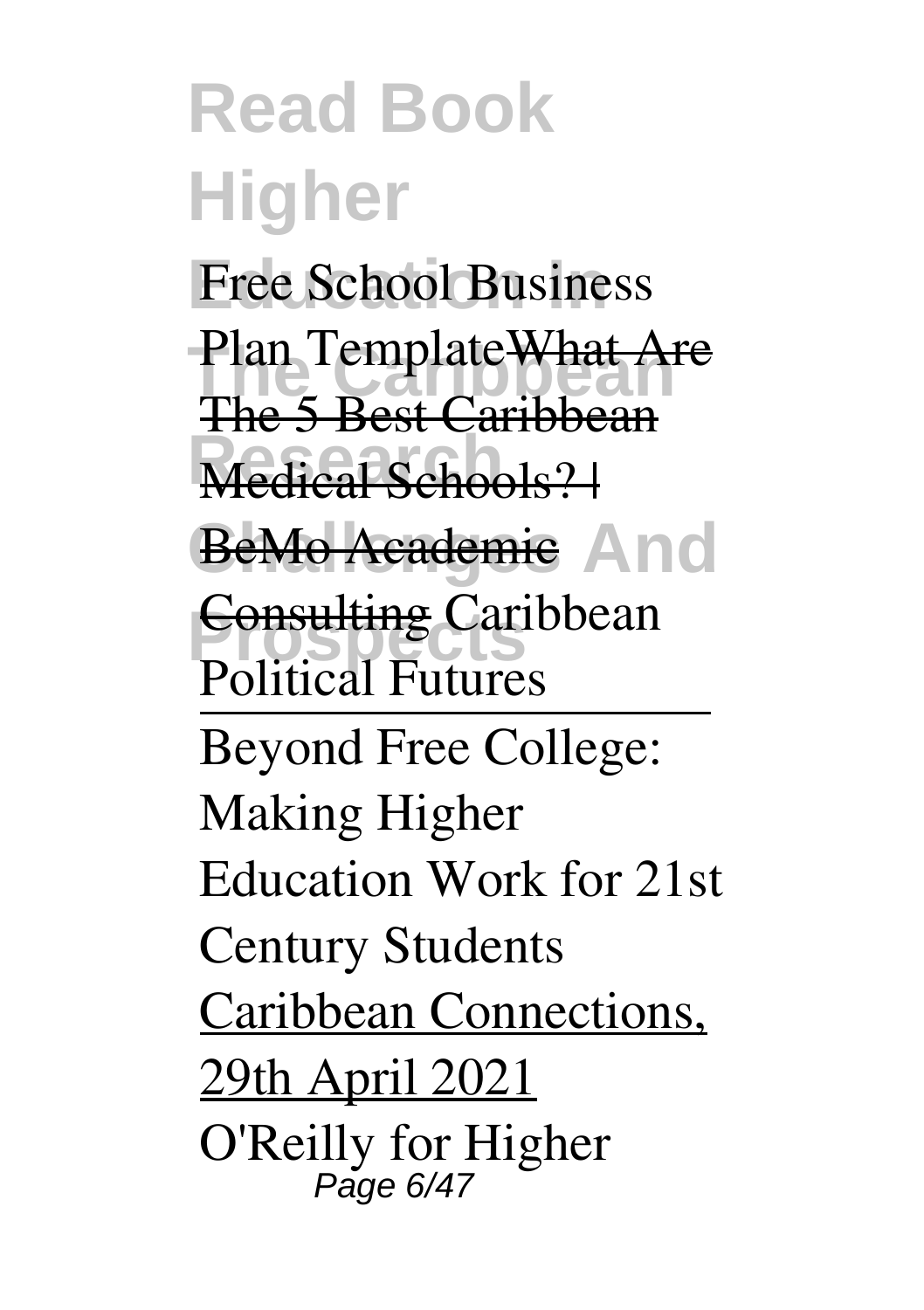**Read Book Higher Education - A Brief** Overview <del>Dr. Yosef</del> **Research Communication Challenges And** (1987) | African Origins **PBS NewsHour full** Ben-Jochannan \u0026 *episode, July 15, 2021* Hot Topics In Higher Education Bill Gates Warns The \"Next Pandemic\" Is Coming After Covid-19 - And How To Stop It | MSNBC15 Things You Page 7/47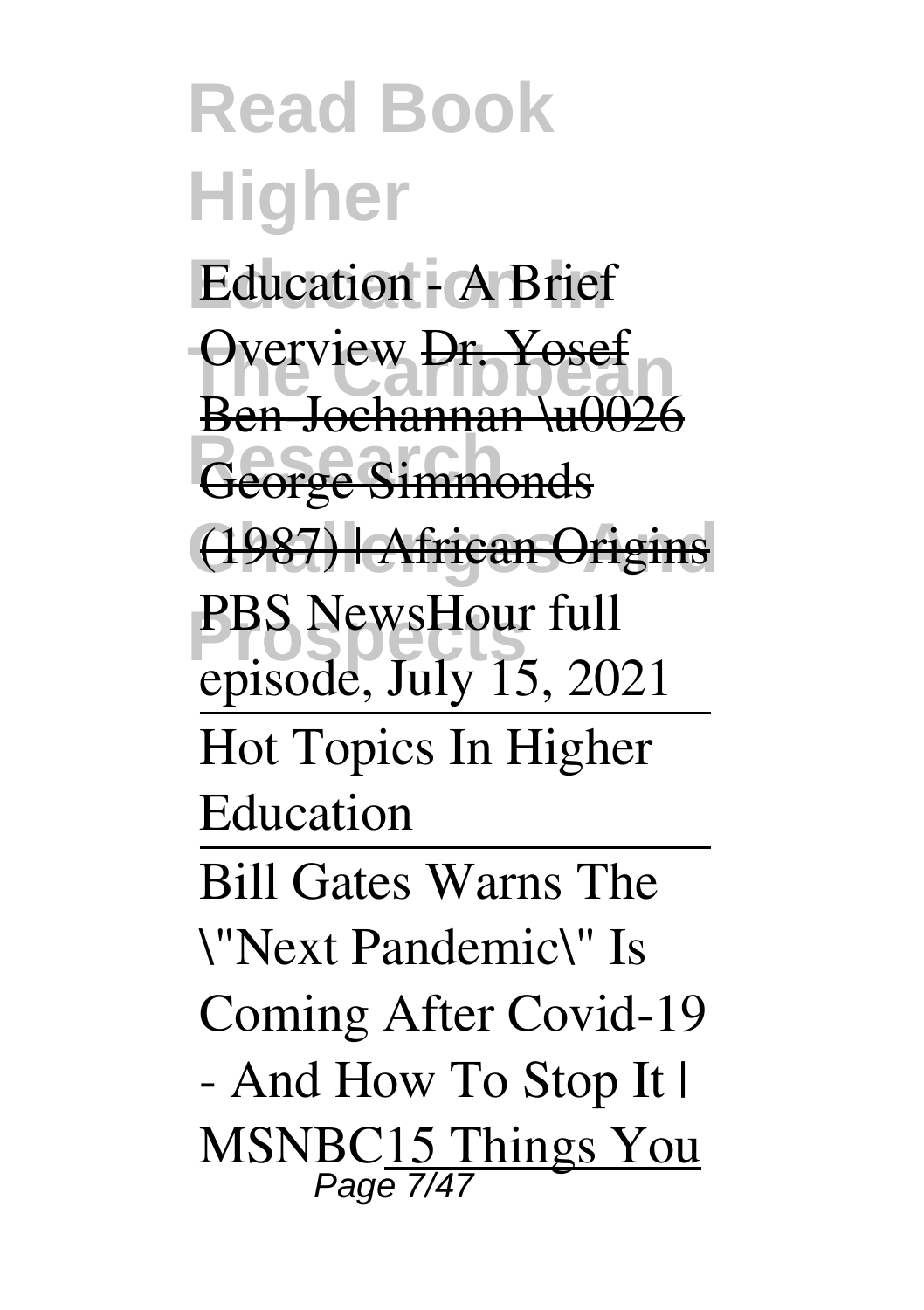**Read Book Higher Didn't Know About The FREEMASONS Research** Don't Want You To **Know (GET)es And PROPOSED EVERY** HUGE Secret Hotels TIME!)10 Fun Kiddy Riddles That Stump Most Adults Booker T. Washington Up From Slavery | Read by Ossie Davis (1976) **Why Rocking a Peace Sign in Your Photos Can Put** Page 8/47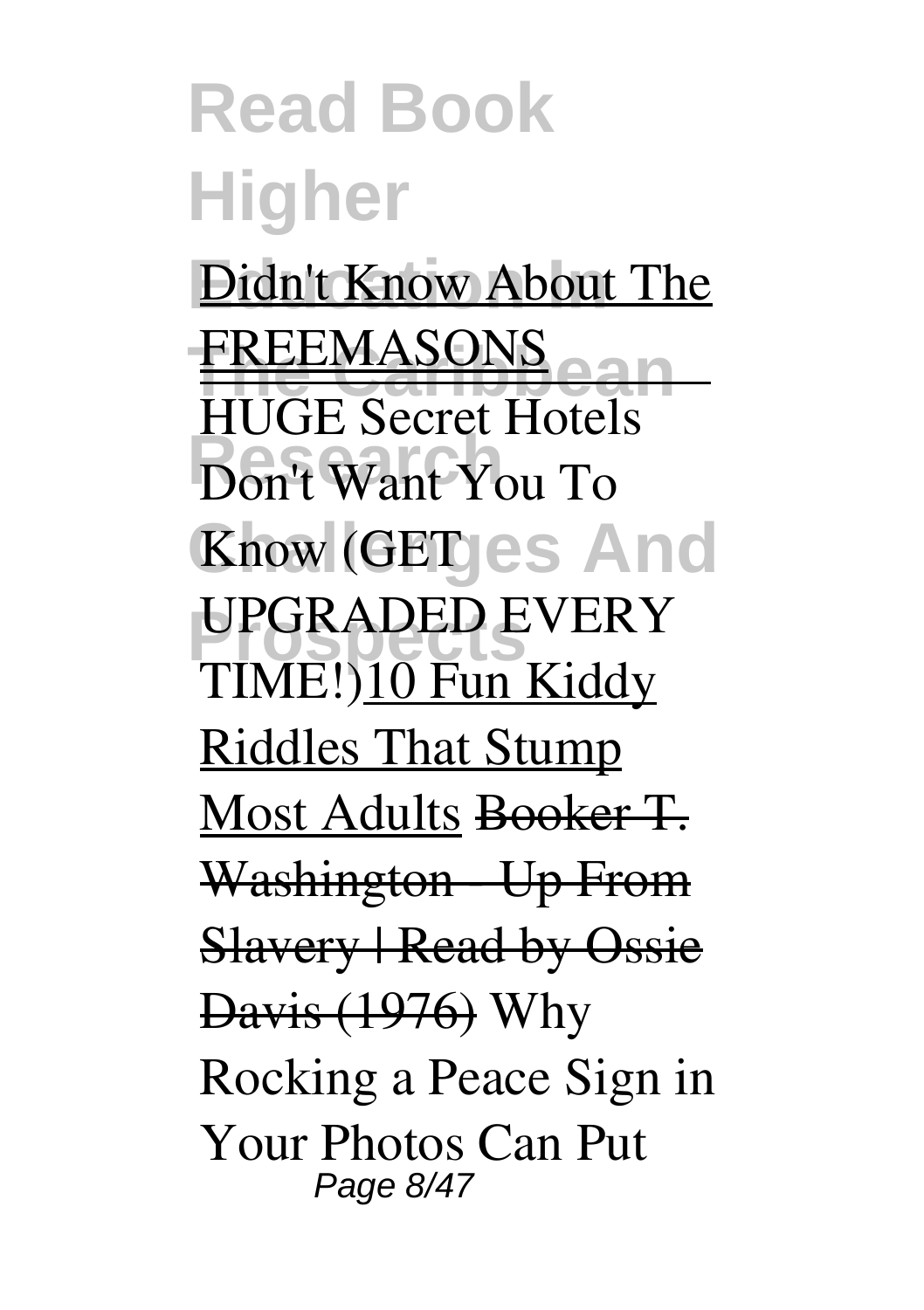**Read Book Higher Education In You in Danger** The **Death of Europe, with Research** *Affirmations From The* **Bible | Renew Your nd** *Mind | Identity In Christ* Douglas Murray *I AM (12 HR LOOP) The Challeges of Education in the Contemporary Caribbean: Addressing Performance* **THOMAS SOWELL - THE REAL HISTORY OF SLAVERY** Virtual Page 9/47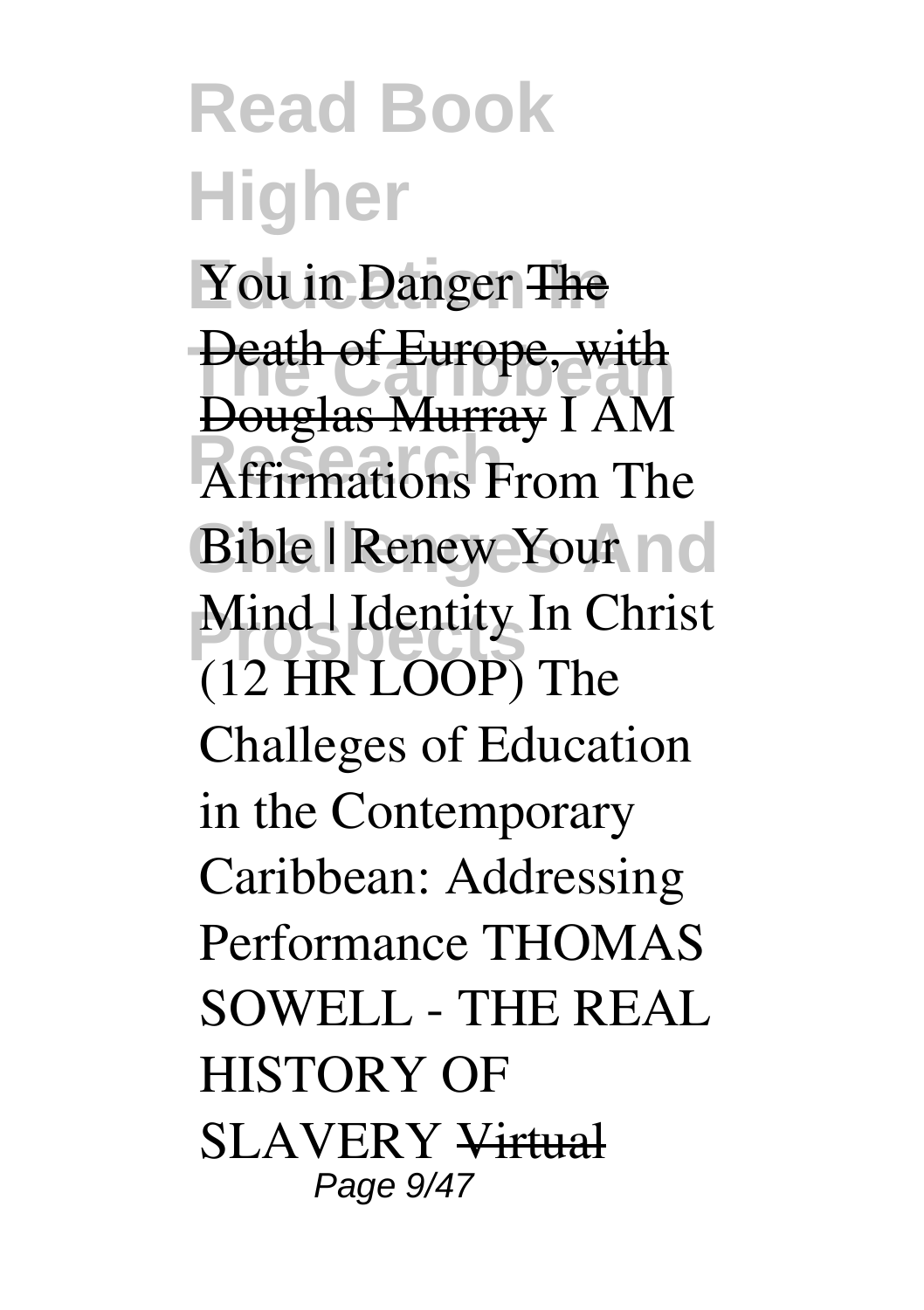#### **Read Book Higher Launch | Education and Development: Policy Research** and the Caribbean *Book* **trailer for Writing about** Learning and Teaching Imperatives for Jamaica *in Higher Education O'Reilly for Higher Education Higher Education and the Book Of Love* College Admissions 101: What Do Colleges Look For? | The Princeton Review Page 10/47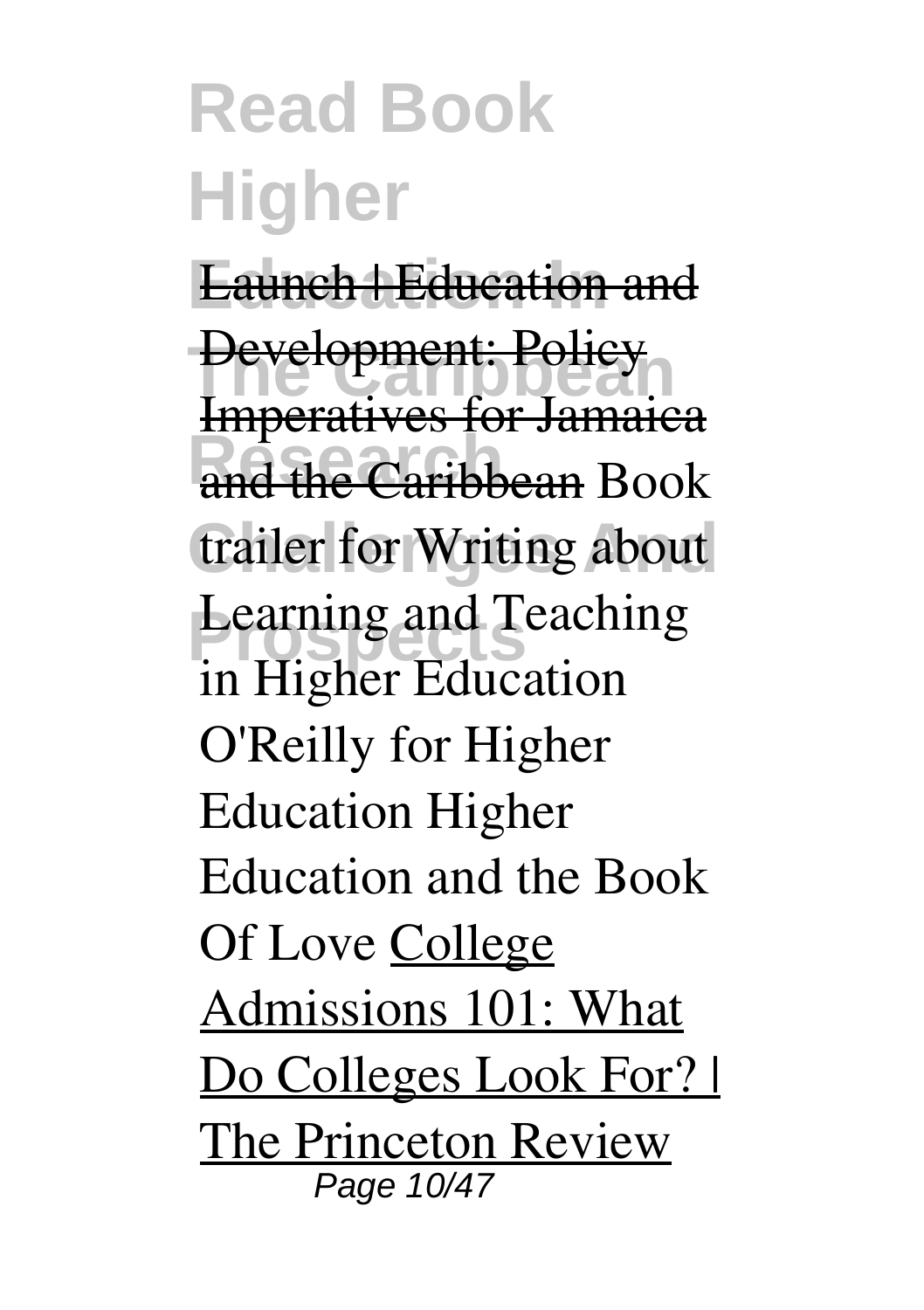**Read Book Higher Education In** *Caribbean Writers on* **Teaching Literature Research Education In The Caribbean ges And** At an investment and *Book Launch* **Higher** trade forum focused on South Florida and Latin America and the Caribbean, University of Miami President Julio Frenk joined the presidents of Florida International University Page 11/47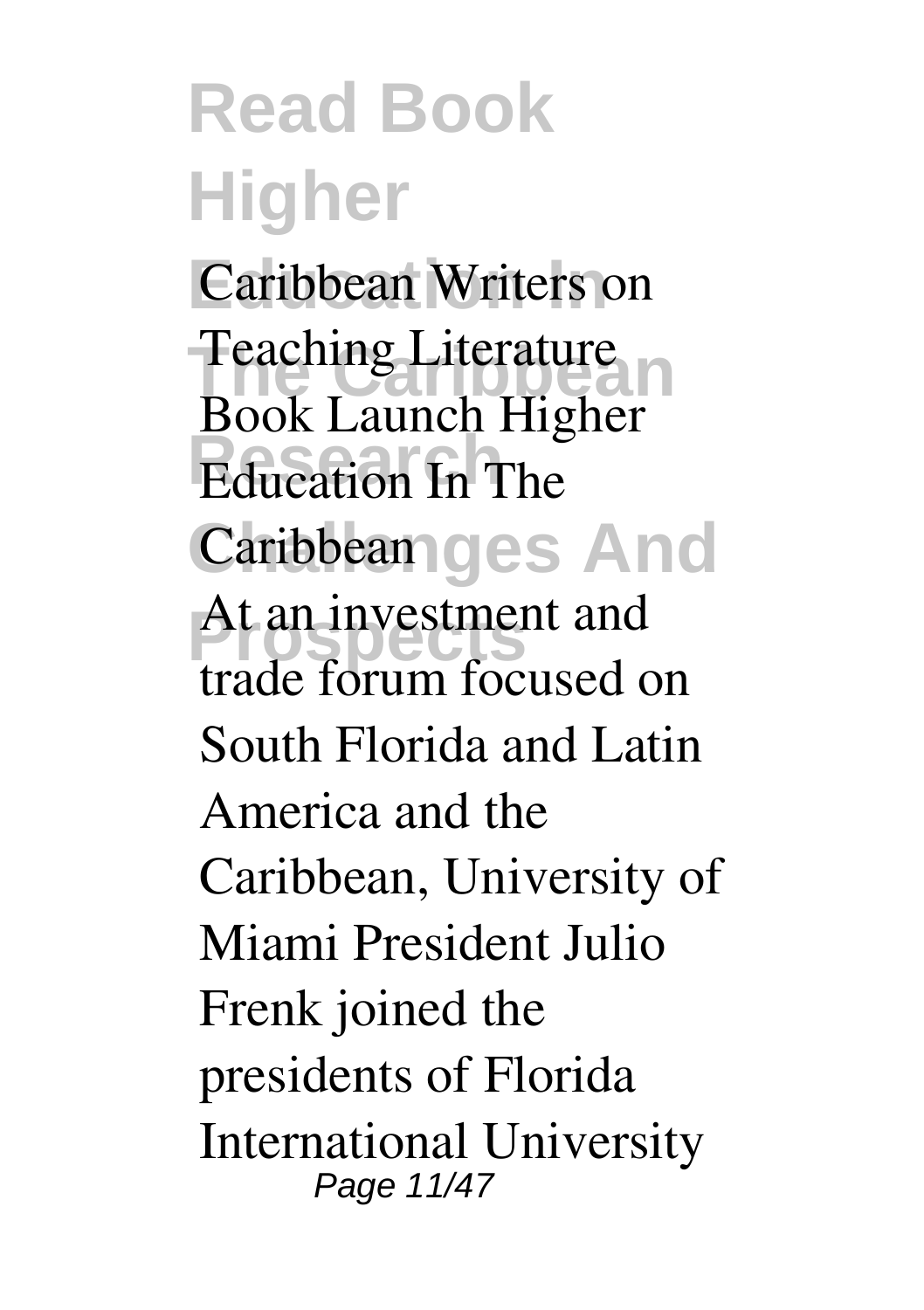**Read Book Higher Enducation** In **The Caribbean Research accelerated a digital** revolution in higher no **Prospects education Frenk: Pandemic** Most Caribbean immigrants experienced different ... we had to map out our lives and decide if we were going to move on to higher education or train for a trade. Then we had to Page 12/47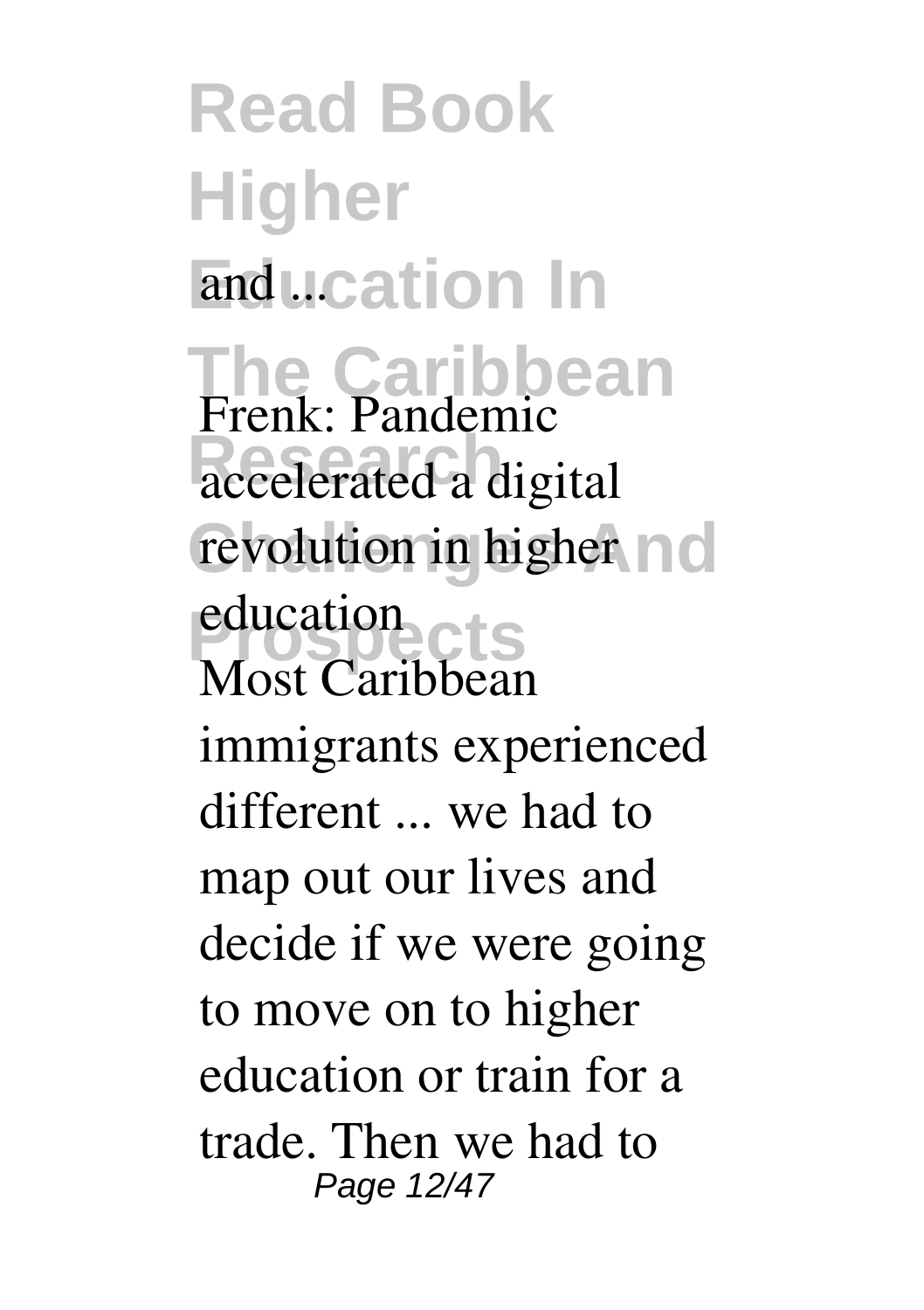### **Read Book Higher** take that first ... In **The Caribbean Immigrants should turn Challenges And criticism into motivation Prospects** Opinion - The Covid-19 **Caribbean Currents:** pandemic has exposed and exacerbated the systemic deficiencies and inequalities in health care systems, economies, businesses and educational institutions around the

Page 13/47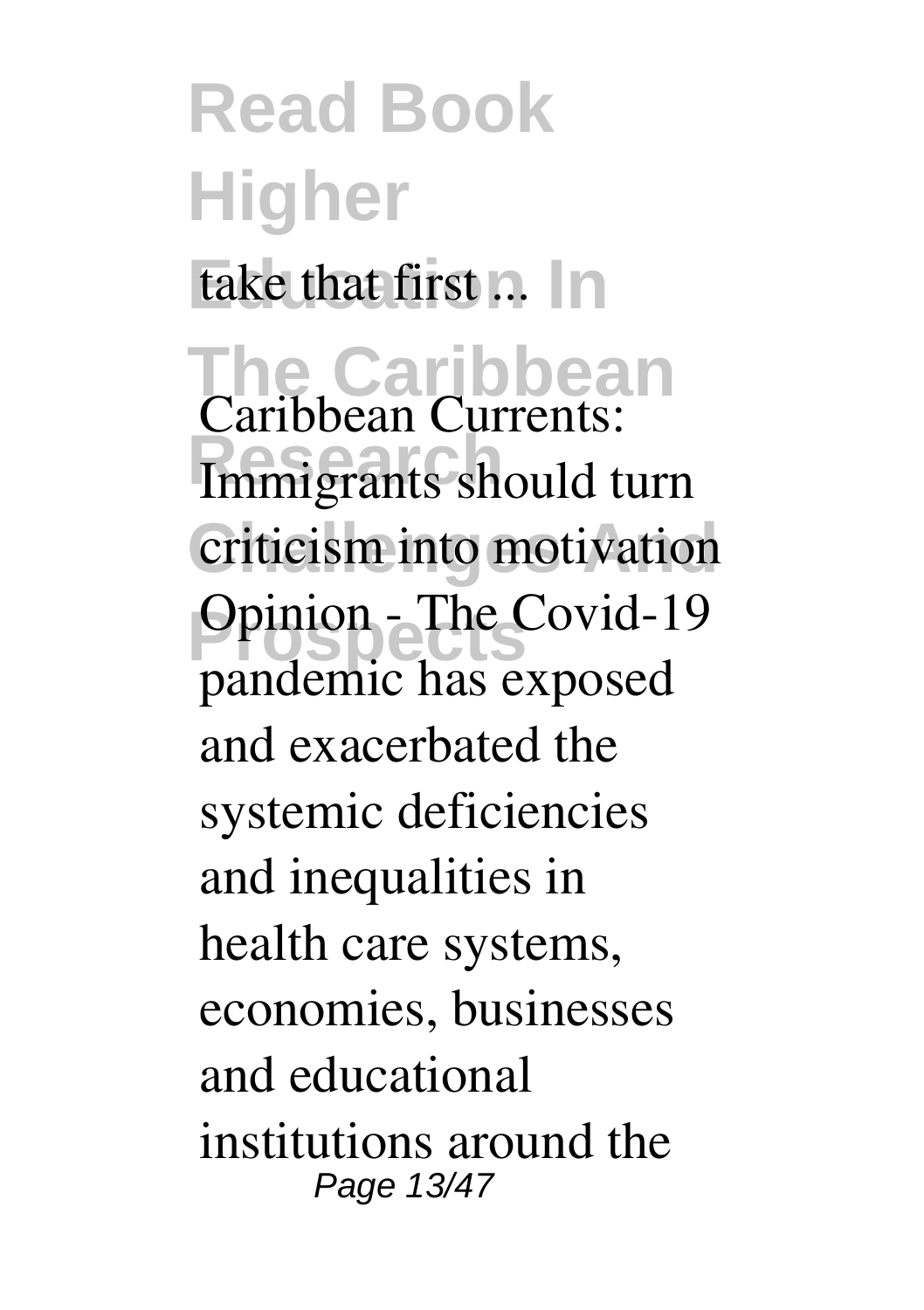**Read Book Higher Worldcation In The Caribbean African Universities and Approaches That Hold Prospects the Cure Africa: What Ails** Death in Paradise star Kris Marshall left the show because his son had become la bit too Caribbean.<sup>[]</sup> The actor, who earlier starred in Love Actually and Death at a Funeral, Page 14/47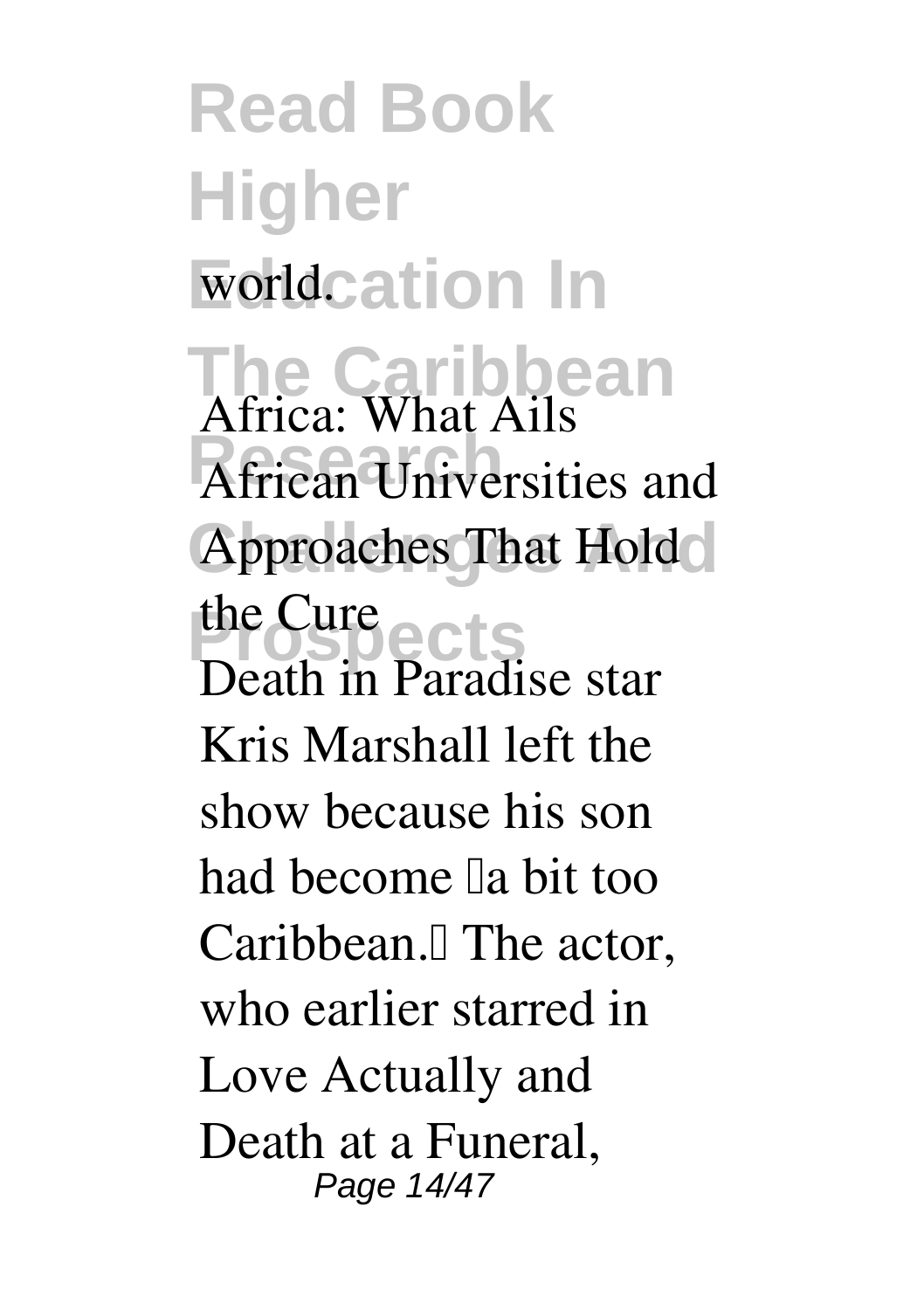# **Read Book Higher** played DI Humphrey Goodman<sub>d</sub>ribbean

**Kris Marshall Says He** Left Death In Paradise<sup>d</sup> **Because His Son Was Becoming Too Caribbean'** He received his higher education in the UK ... capabilities of the university in the quest for the revitalisation of Caribbean development Page 15/47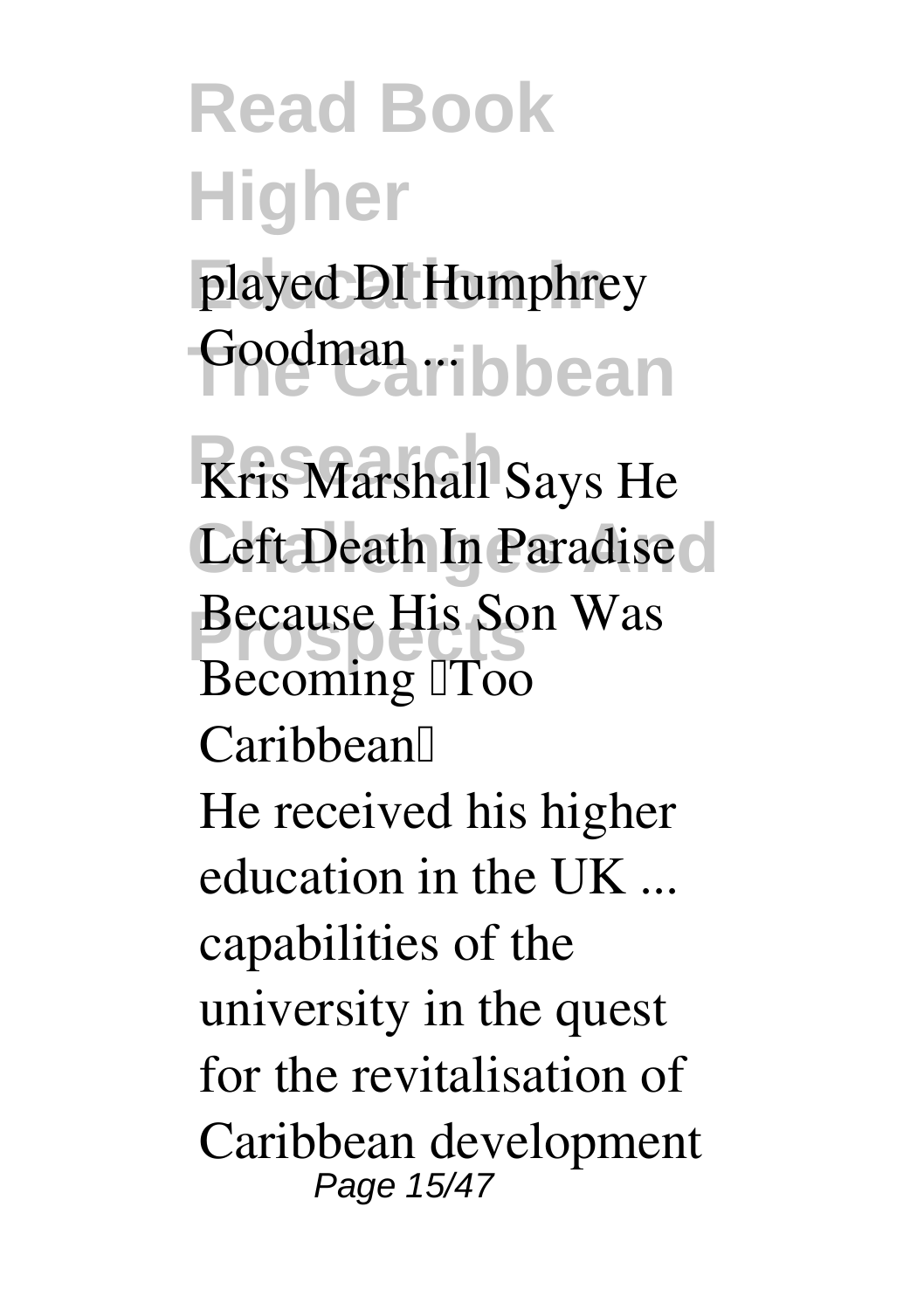# **Read Book Higher**

and is built upon the pillars of access **L**<br> **Research** increasing ...

Sir Hilary Beckles: **nd Caribbean man, global African** Second-generation ethnic minorities are  $\Box$ substantially $\Box$  more likely to achieve higher education qualifications ... to their white counterparts, while Page 16/47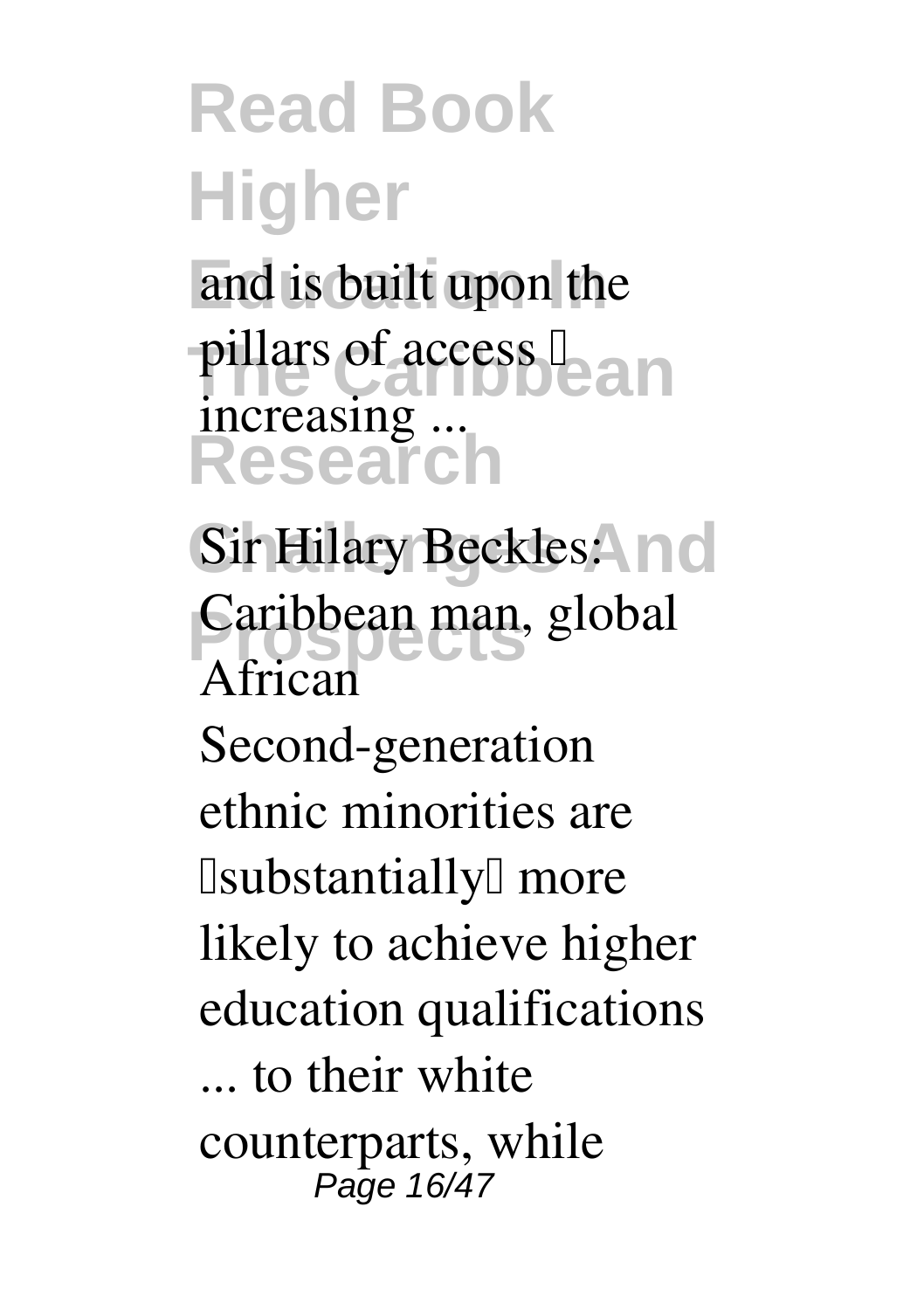# **Read Book Higher** Caribbean women have a two percentage ...

**Research Immigrant children** twice as likely to And graduate than white peers  $\Box$  but they still **struggle for a job** Nevertheless, the best way out of this crisis would be one in which the region can overcome the low growth that persisted before the Page 17/47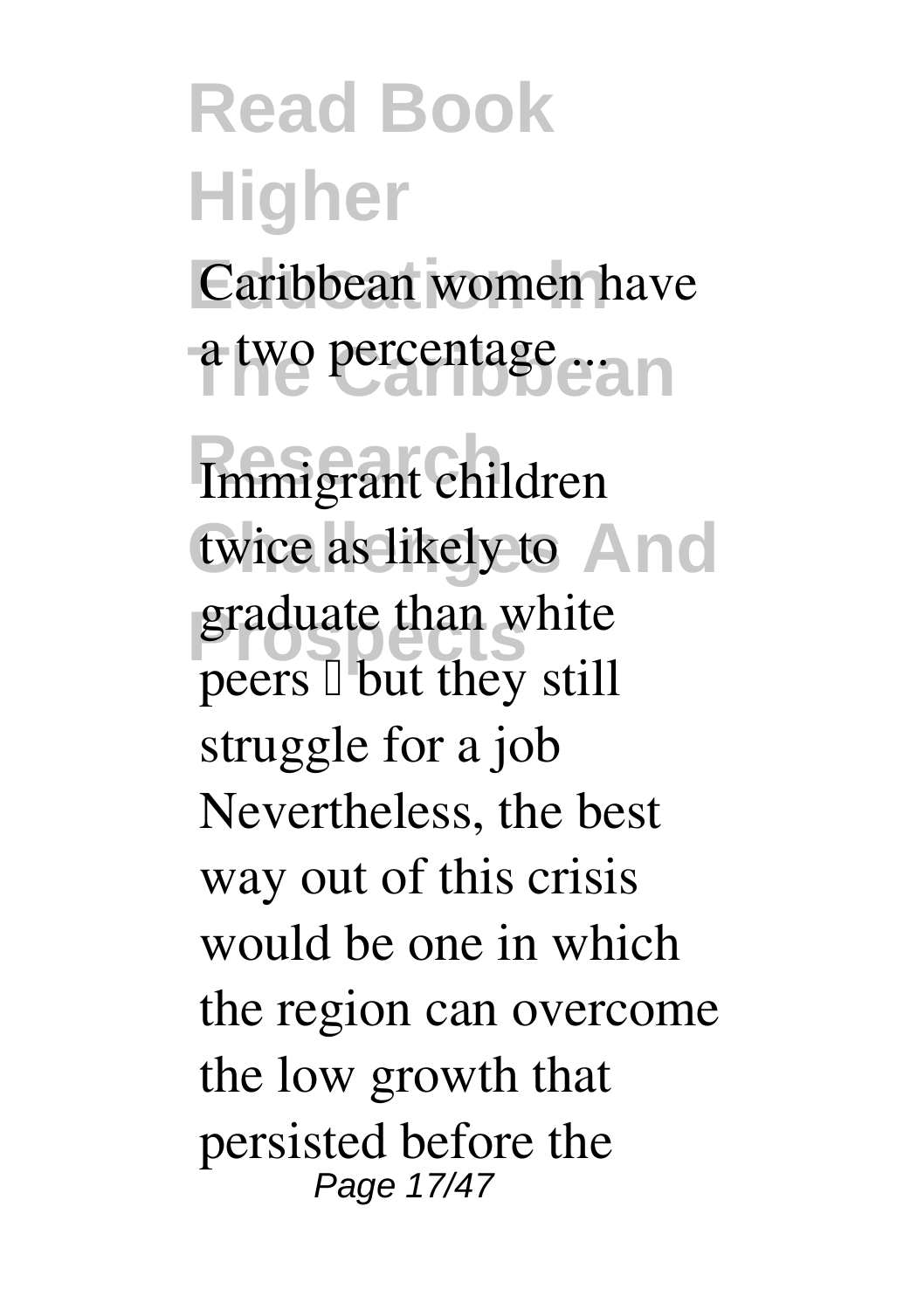### **Read Book Higher** pandemic, and that allows it to enter a path **Research** ... **Challenges And Growth with equity, the** of greater development **priority in the postpandemic agenda for LAC** The article stated that traditionally young

Caribbean women outperform young Caribbean men in Page 18/47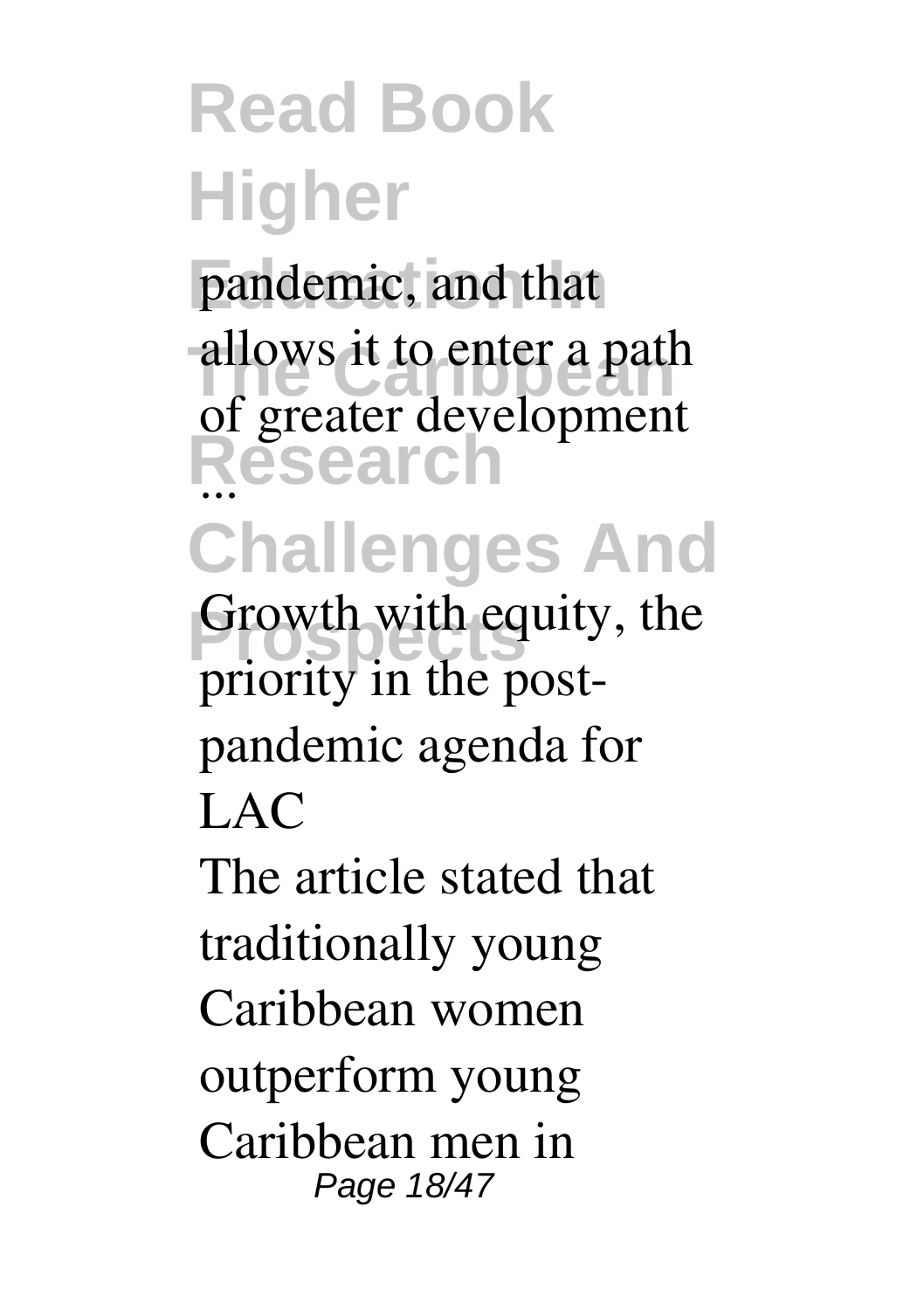**Read Book Higher** secondary education ... are more motivated to **Research** learning, the article said. **Challenges And Caribbean Currents:** move on to higher **Caribbean women are taking on new roles** Some school administrators in Manchester and St Elizabeth say they are anticipating that more students will turn out for Page 19/47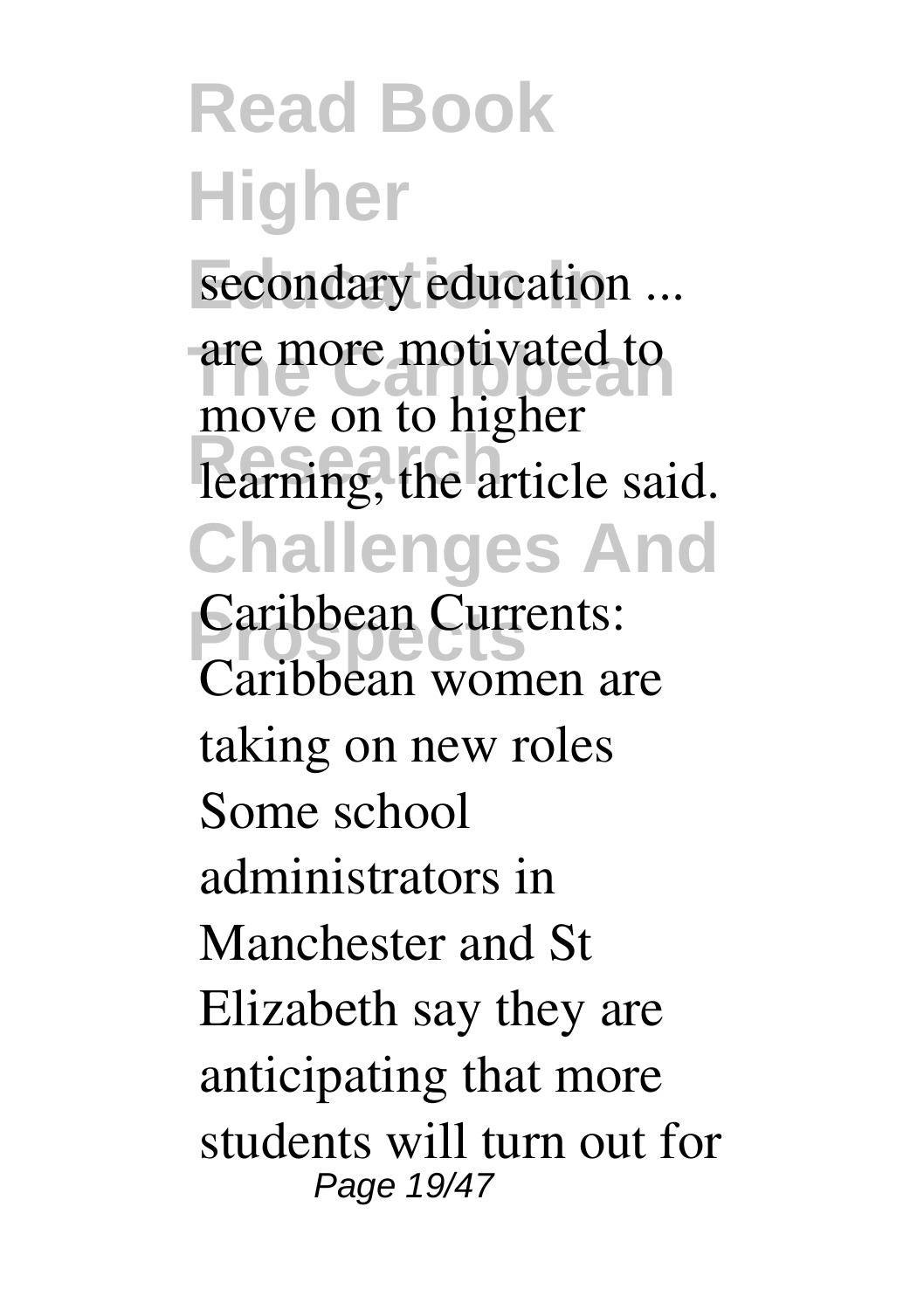**Read Book Higher** face-to-face summer **School in the coming Research**<br>
Day High ... **Challenges And Some principals** school in the coming days. Principal of May **expecting a higher turnout for summer school** A new report by Open for Business found that Caribbean nations are losing billions ...

productivity impacts Page 20/47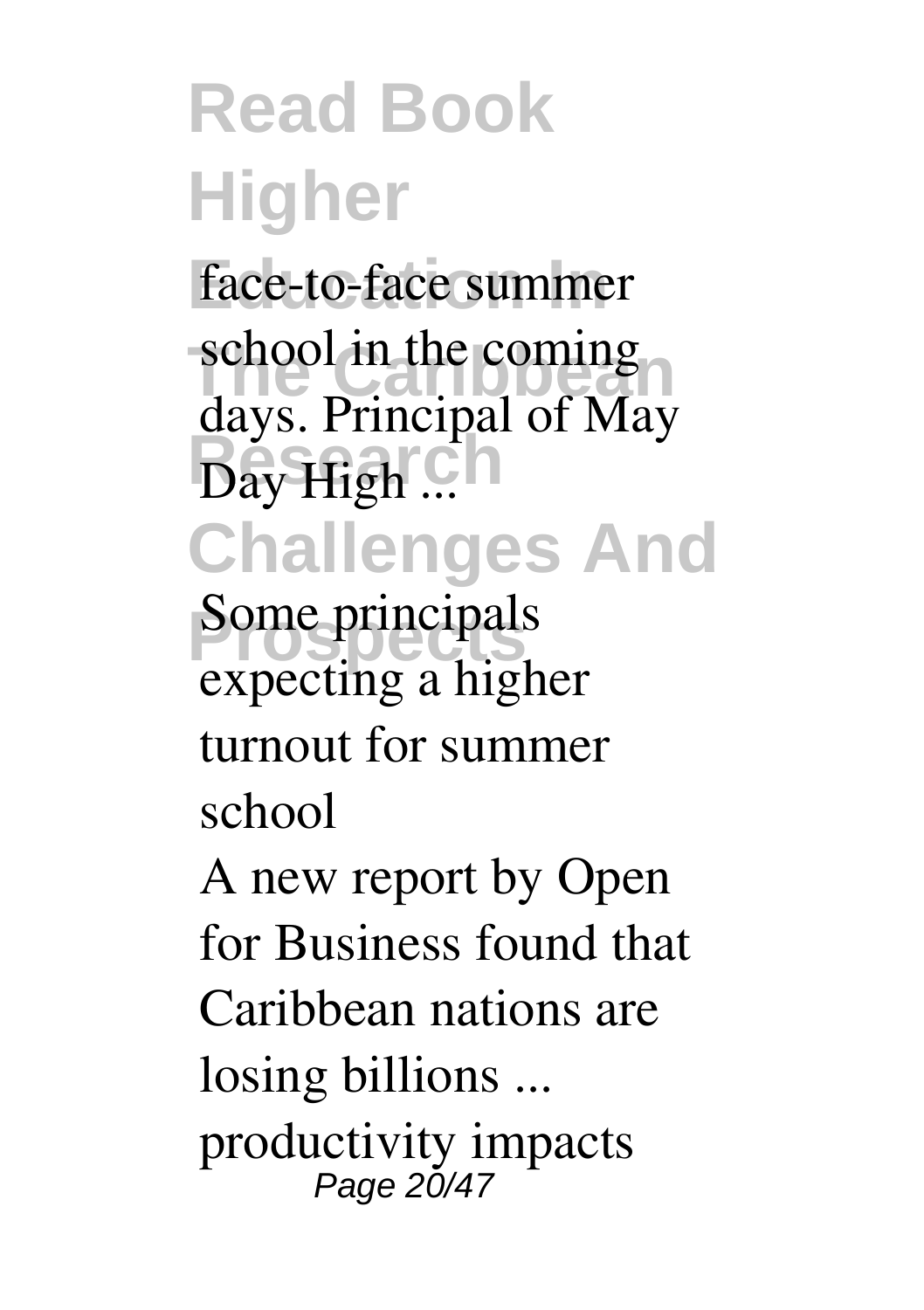#### **Read Book Higher** [and] they can<sup>[]</sup>t make it to higher-level, more **Paying positions ... Challenges And Prospects Study: Anti-LGBTQ** visible and more well**laws cost Caribbean up to \$4.2BN a year** Haffizulla says the lack of education has meant that eight ... previous research suggests that both African and Caribbean diasporas Page 21/47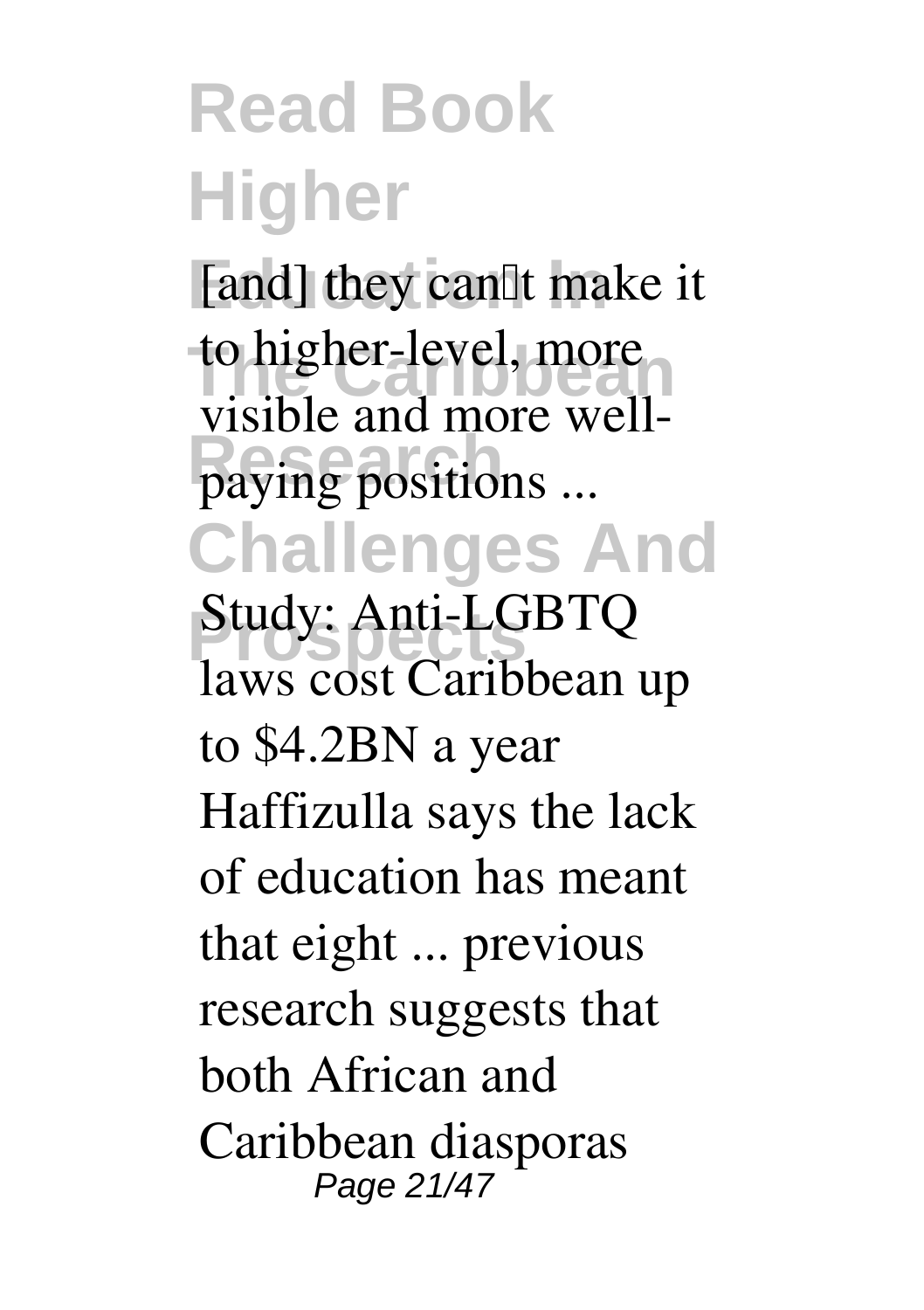# **Read Book Higher**

have higher rates of diabetes, despite lower **Research** obesity rates ...

**CThis is a crisis.** How  $\circ$ **Prospects one Trinidadian doctor is shining a light on Caribbean health** During a speech at the Higher Education Policy Institute (HEPI) annual conference, he said: Is it really in anyone<sup>[]</sup>s interest if entry Page 22/47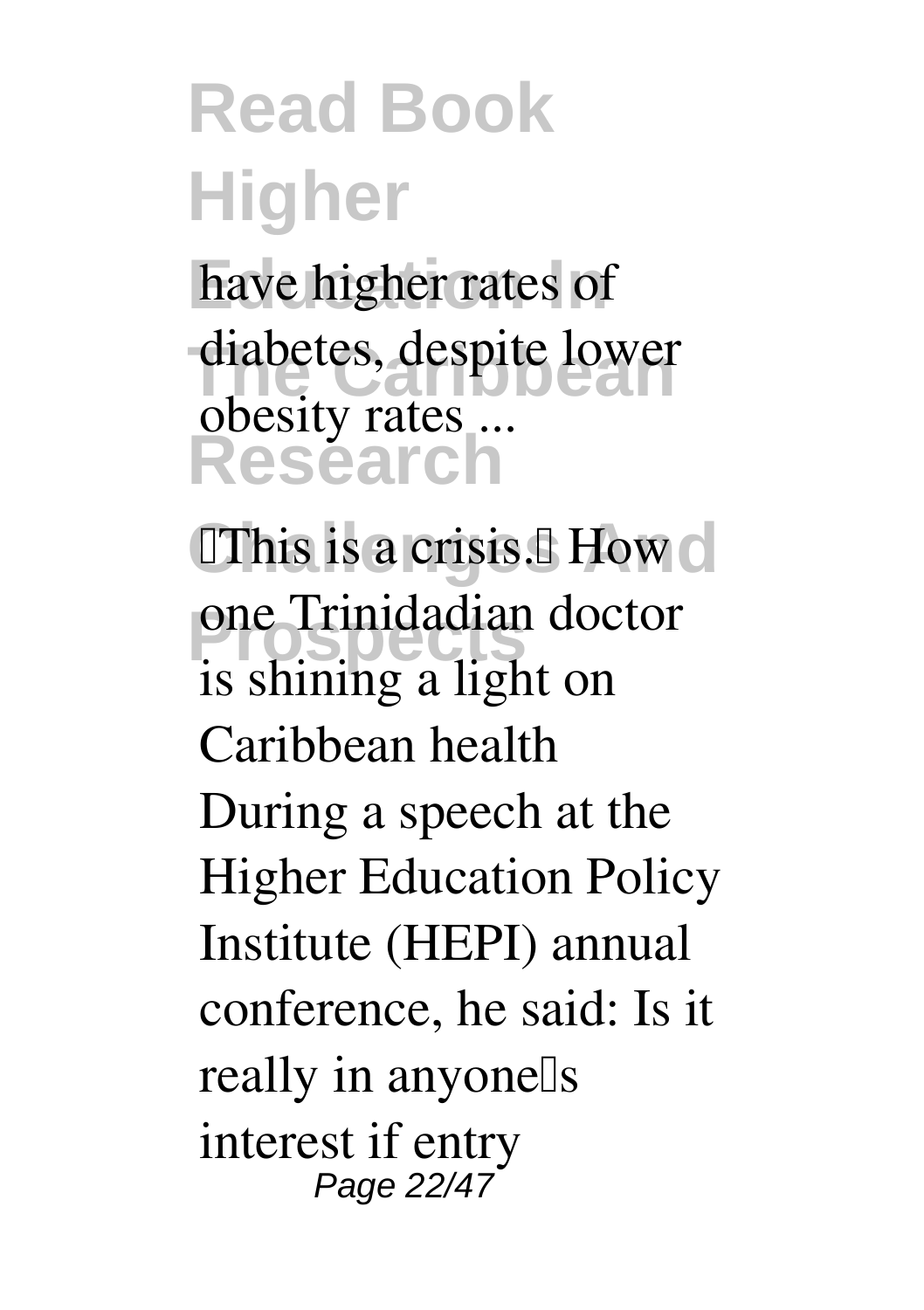# **Read Book Higher**

requirements are relaxed so much that an 18-year-**Research**  $old$  who  $-$ 

**UK removes quarantine requirement for arrivals from Balearics, Malta and some Caribbean** islands  $\mathbb{I}$  as it happened The United Nations Development Project (UNDP) has found that inequality remains persistently high in Page 23/47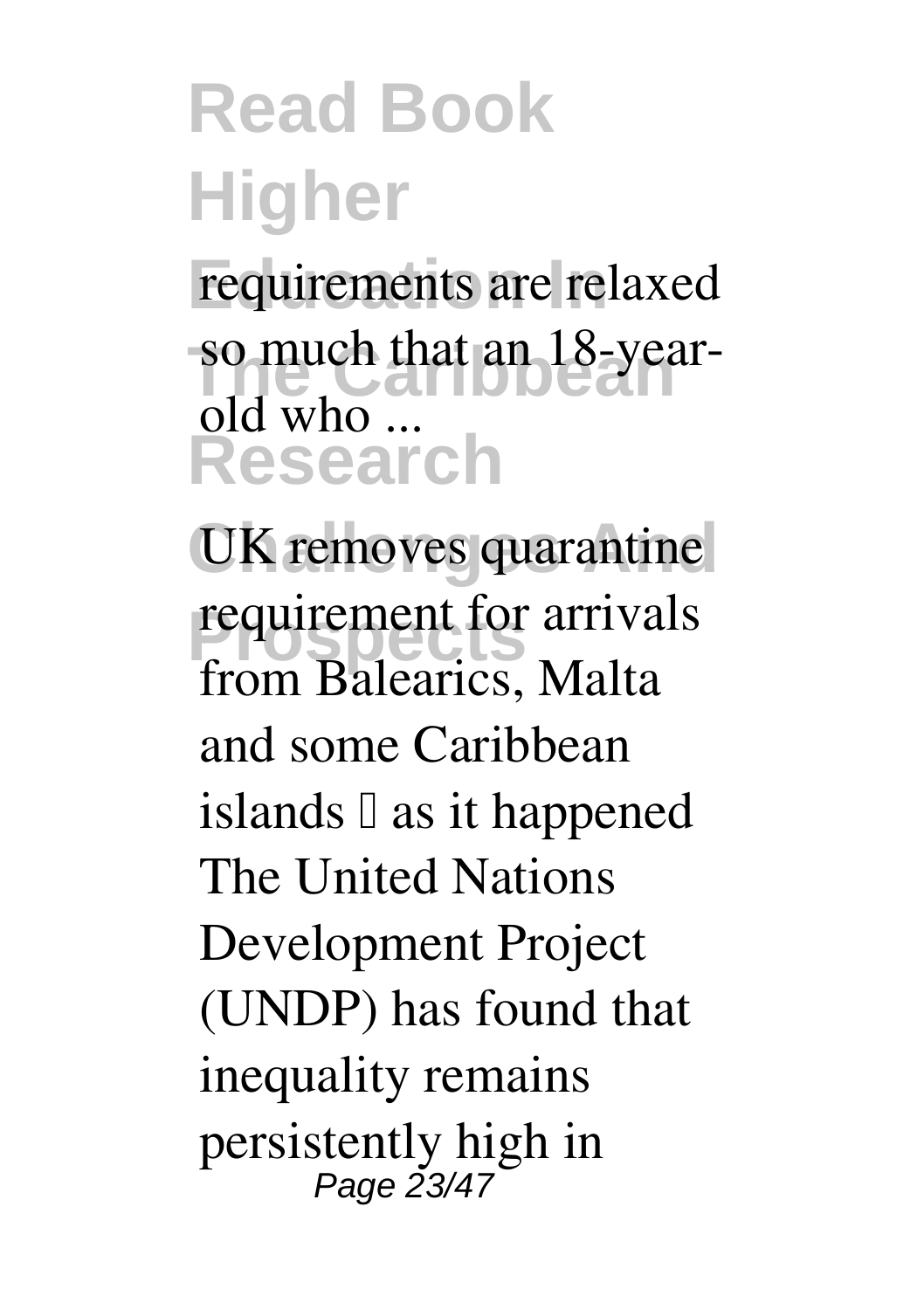### **Read Book Higher Latin America and the** Caribbean (LAC ... in higher inequality than those **Henges** And **Prospects** this region exhibit **Inequality, low growth remains high in Latin**

**America and Caribbean** Rocky Vista, for instance, initially owned by Yife Tien, was sold in 2018 to Medforth Global Healthcare Page 24/47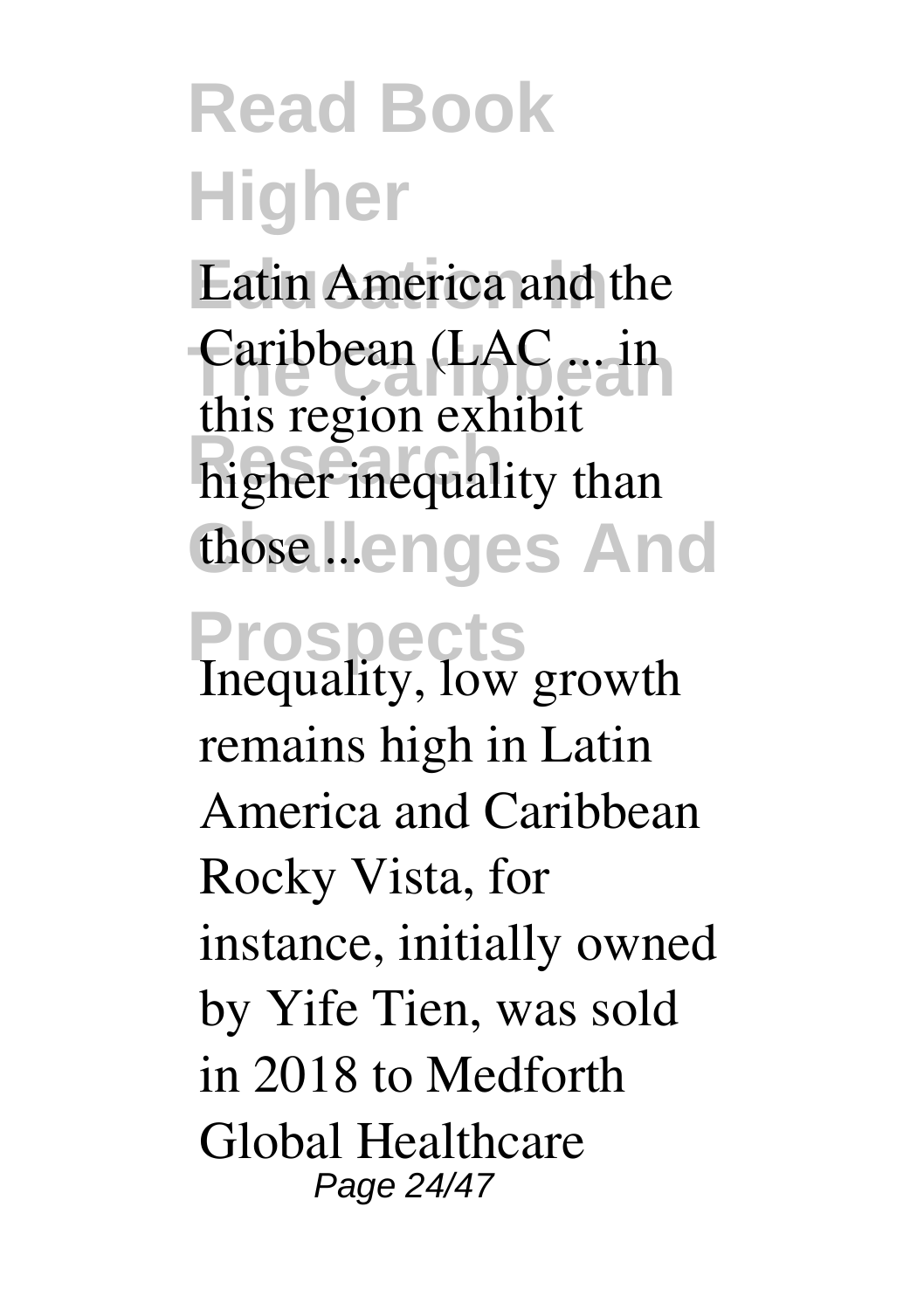**Read Book Higher** Education, a private equity firm that also **Research**<br>
rates were higher at several enges And **Prospects** owns a Caribbean ... **Montana medical school clash reveals fight between for-profit and non-profit** Etemire is a fellow of the Higher Education Academy, United Kingdom ... backdrop of Page 25/47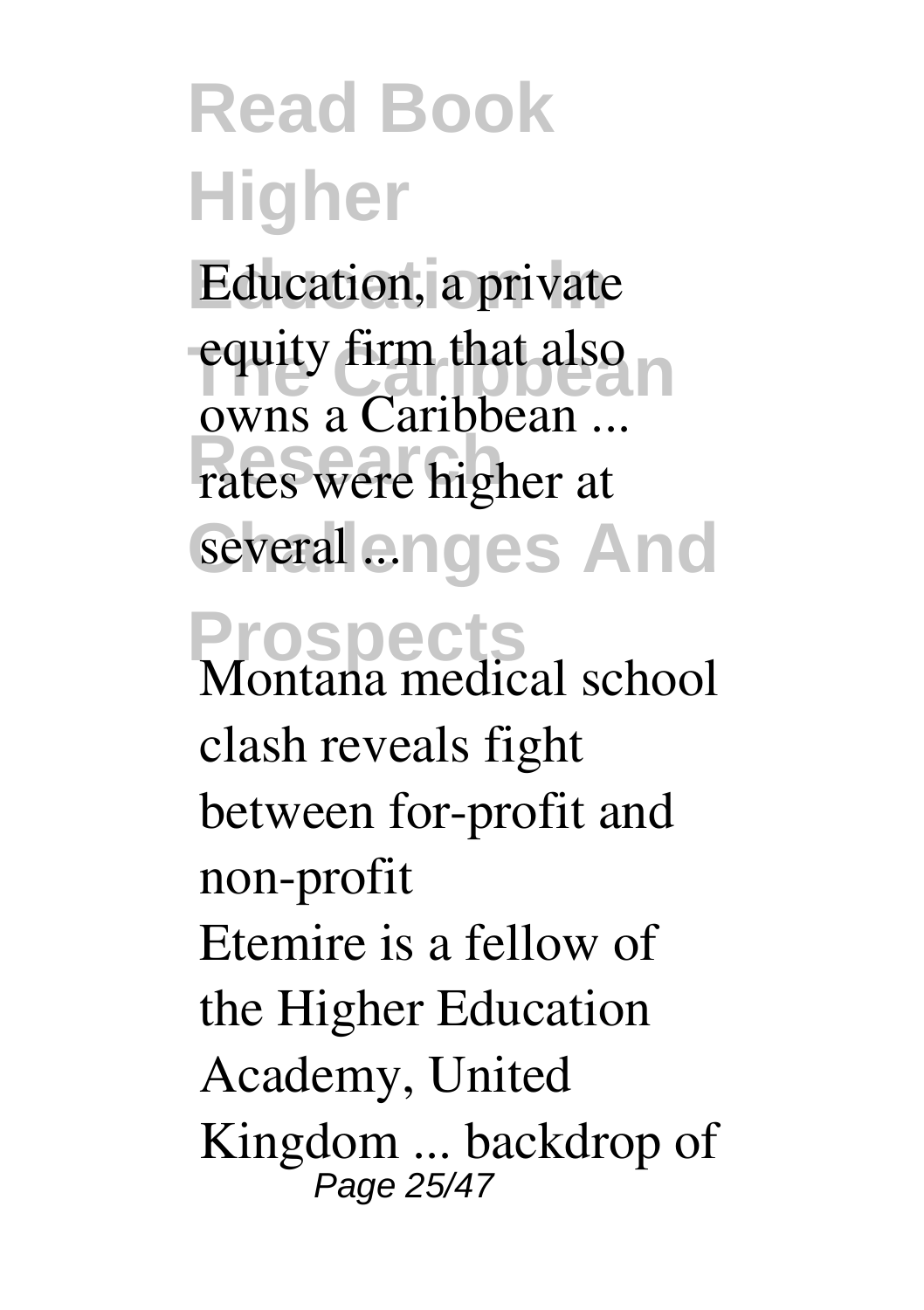**Read Book Higher** its promise of a  $\ln$ sustainable future for **Research** America and the Caribbean region. Hand **Property** Ul Min is a postdoc ... those in the Latin

**Fung Global Fellows to focus on [Sustainable Futures'** 59 percent of Bangladeshi pupils on free meals and 32 percent of black Page 26/47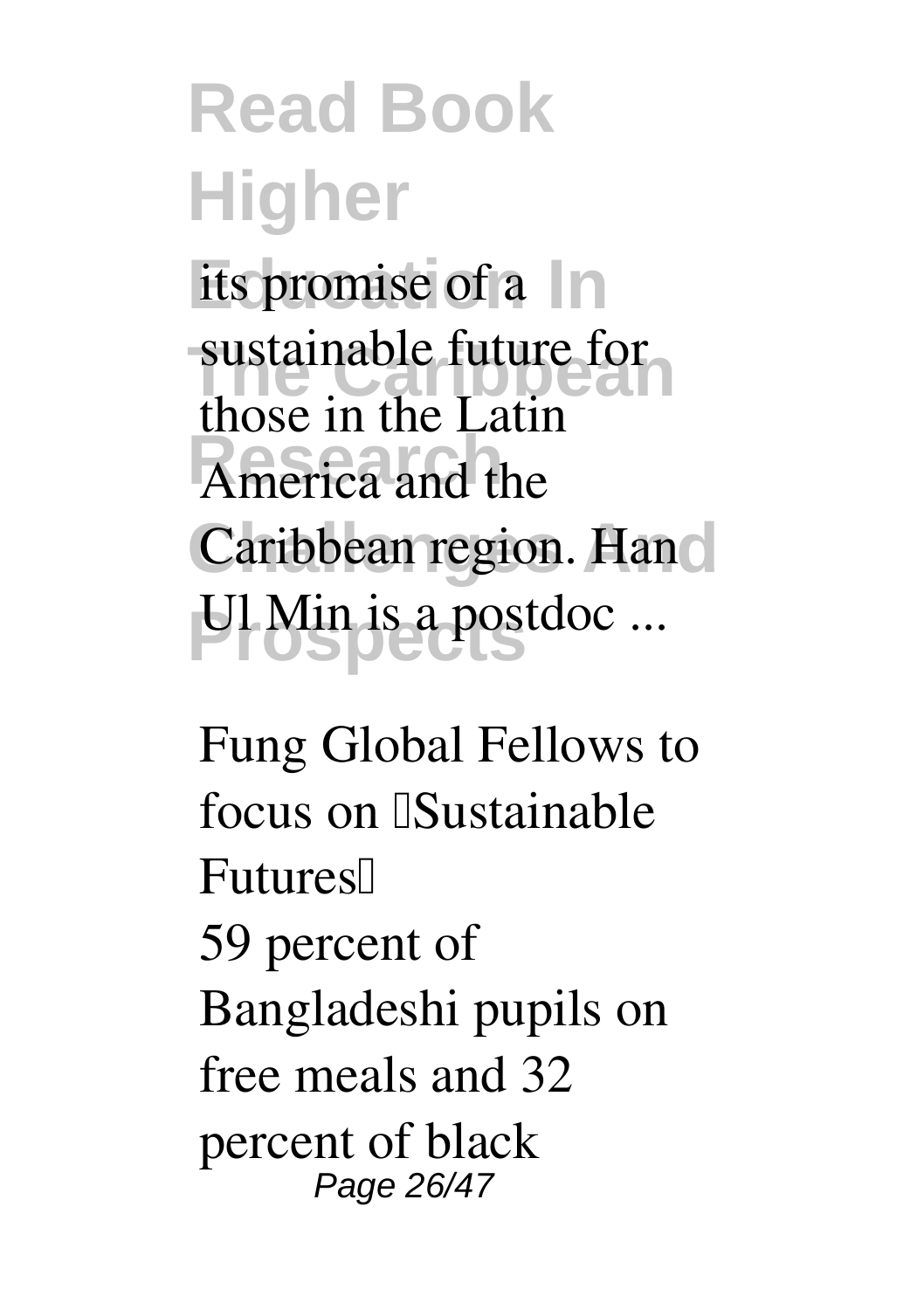### **Read Book Higher Caribbean pupils on free** meals, the report said. GCSE exams, seen as a passport to higher **And** education, only ... On performance in the

**Poorer white kids in UK suffer decades of neglect in education: parliamentary report** Rocky Vista, for instance, initially owned by Yife Tien, was sold Page 27/47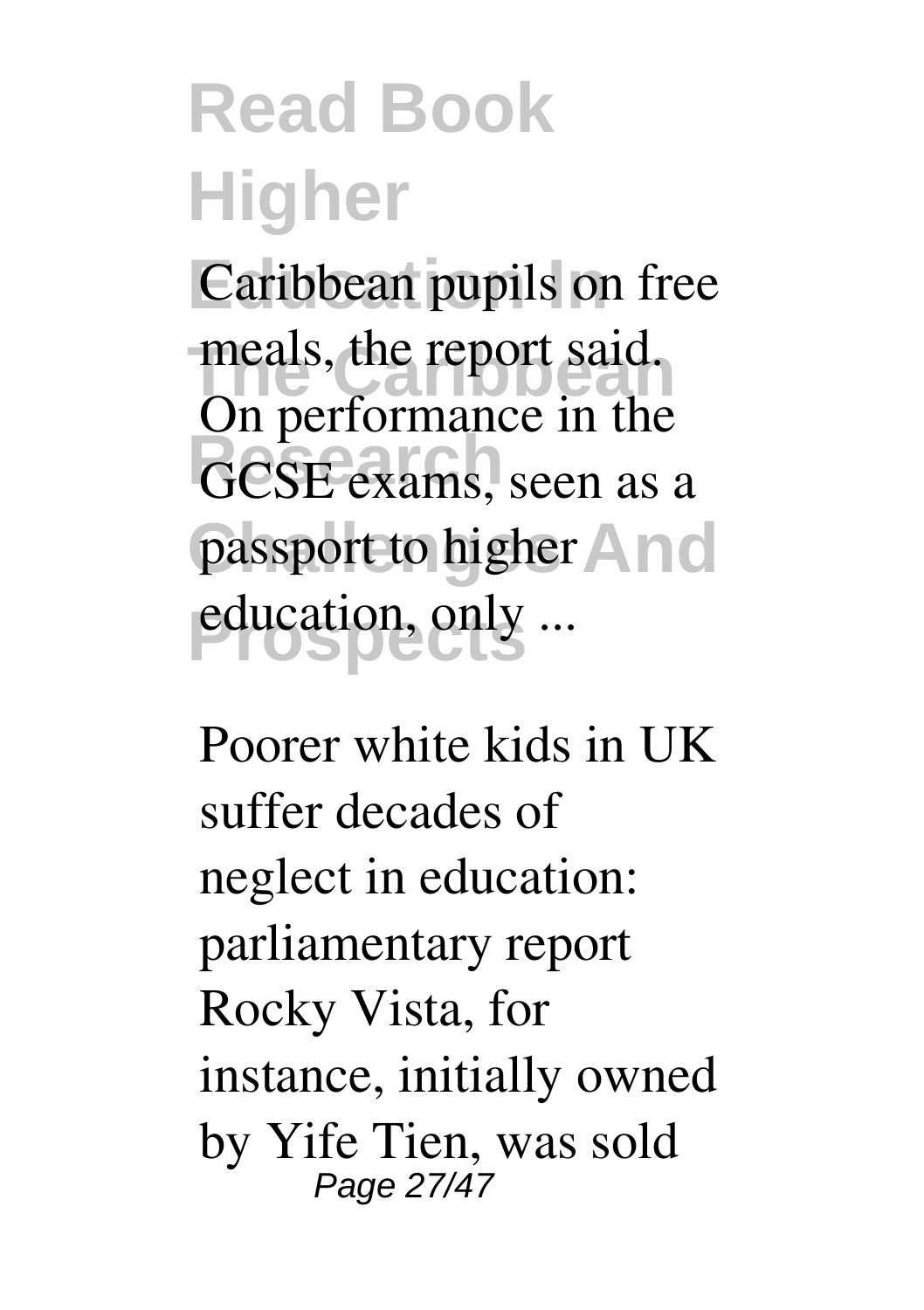**Read Book Higher** in 2018 to Medforth Global Healthcare **Research** equity firm that also owns a Caribbean ... rates were higher at Education, a private several ...

"Higher education in Latin America and the Caribbean has expanded dramatically in the past Page 28/47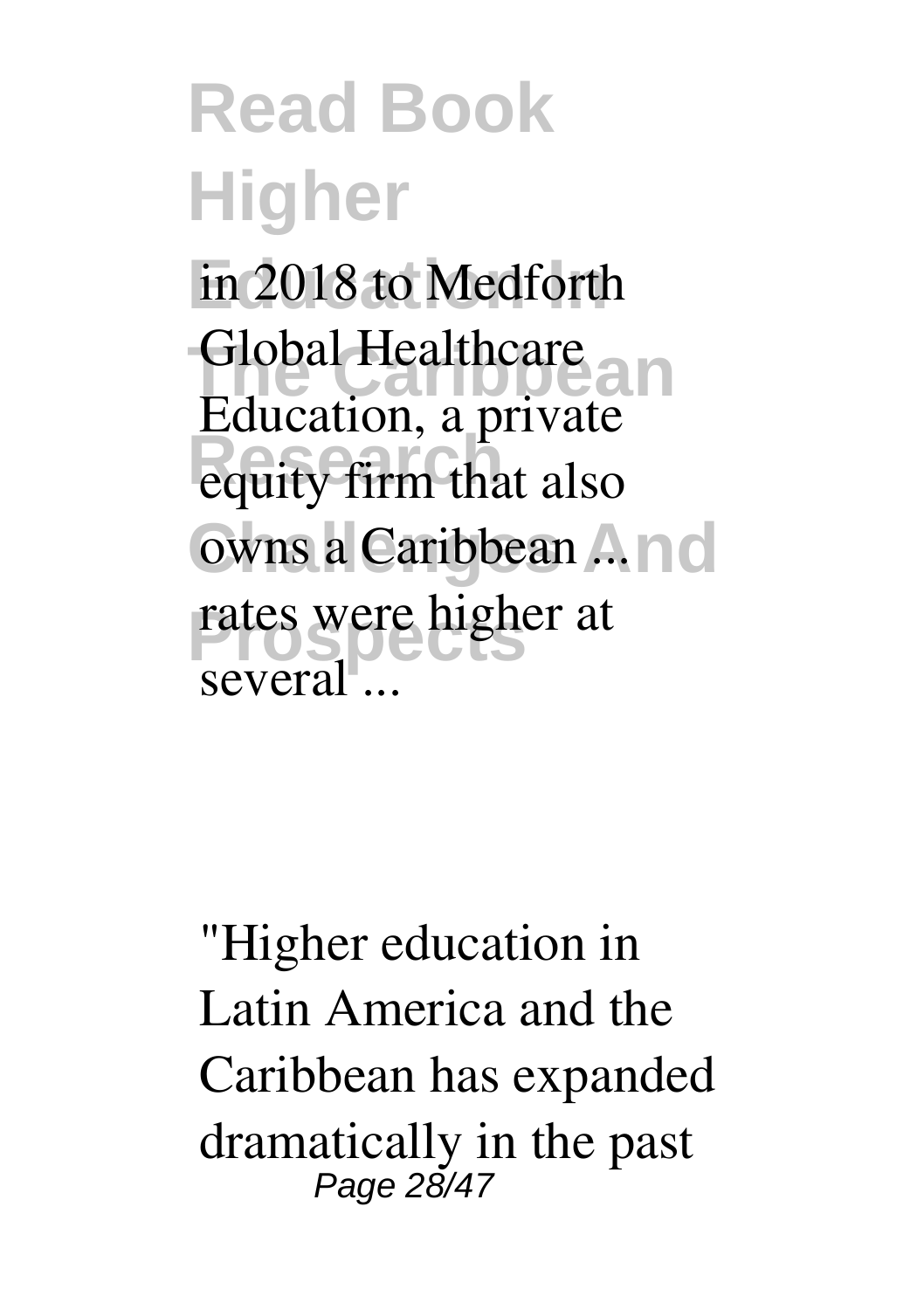**Read Book Higher** 15 years, as the average gross enrollment rate **Research** and many new institutions and S And programs have been has more than doubled, opened. Although higher education access has become more equitable, and higher education supply has become more varied, many of the 'new' students in the system Page 29/47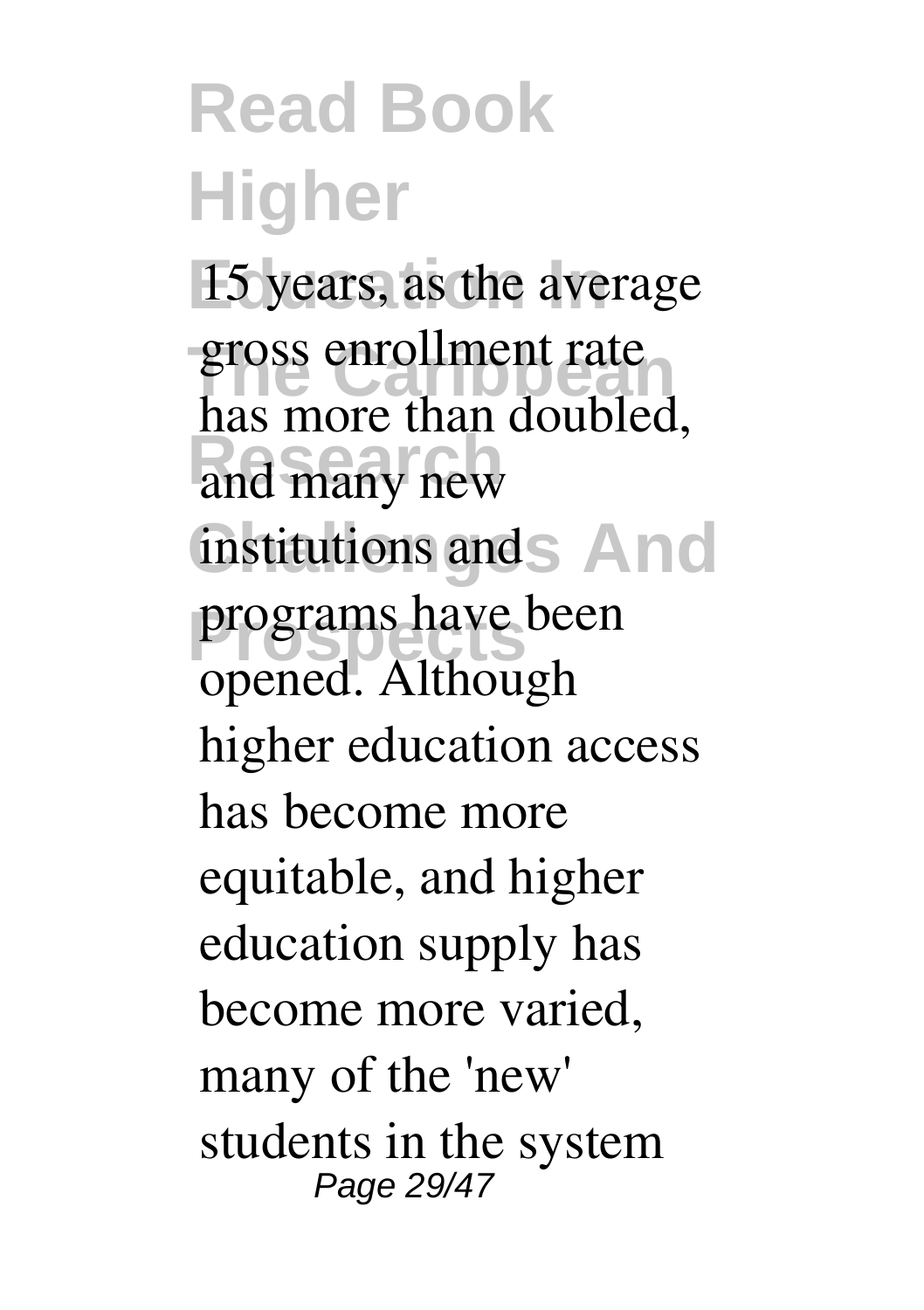**Read Book Higher** are, on average, less academically ready than advantaged counterparts. es And Furthermore, only half are their more of higher education students, on average, complete their degree, and labor market returns to higher education vary greatly across institutions and programs. Thus, higher Page 30/47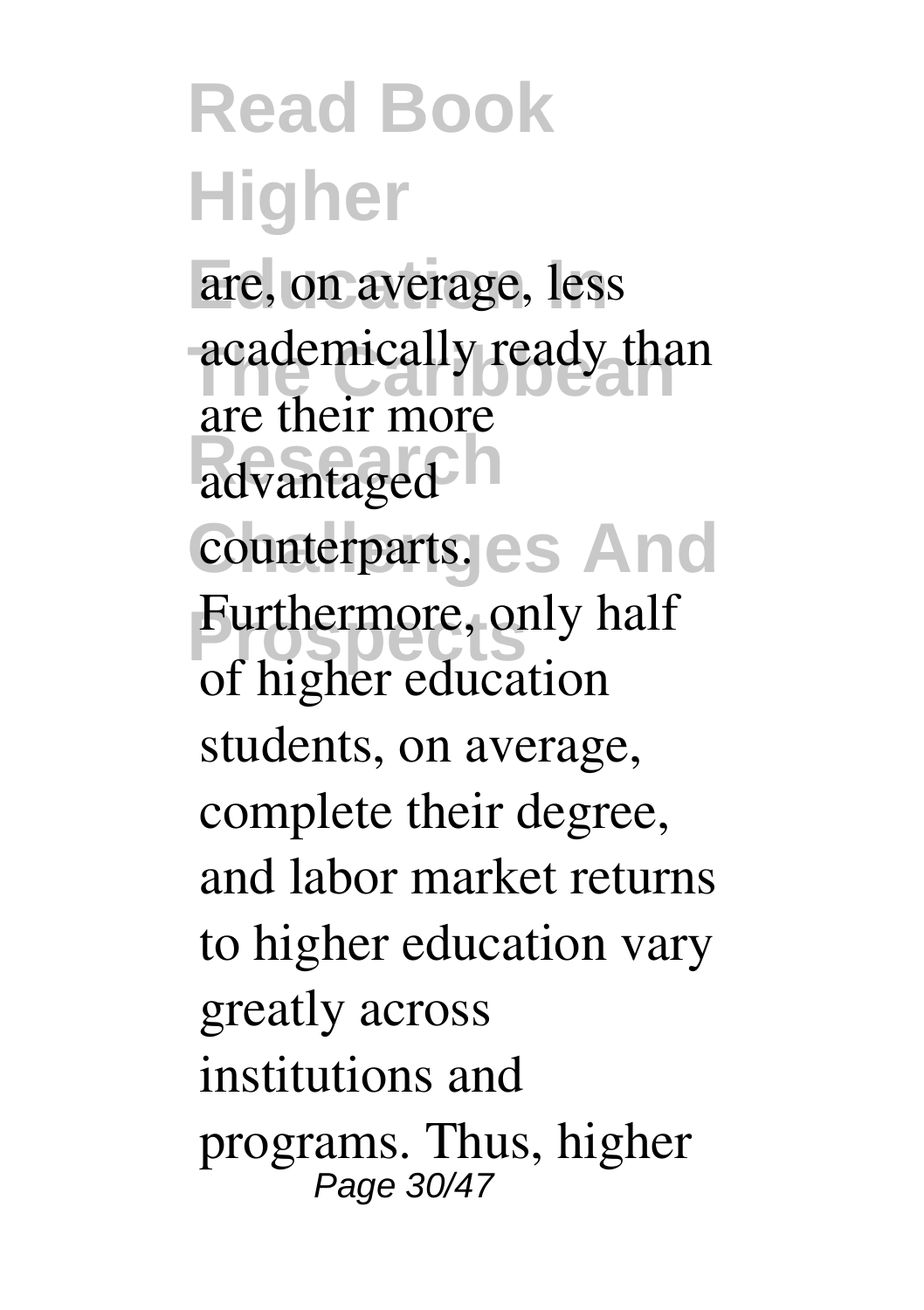**Read Book Higher** education is at a  $\ln$ crossroads today. Given **Research** raise productivity in a low-growth, fiscally  $\cap$  c constrained<br> **LS** the region's urgency to environment, going past this crossroads requires the formation of skilled human capital fast and efficiently. 'At a Crossroads: Higher Education in Latin America and the Page 31/47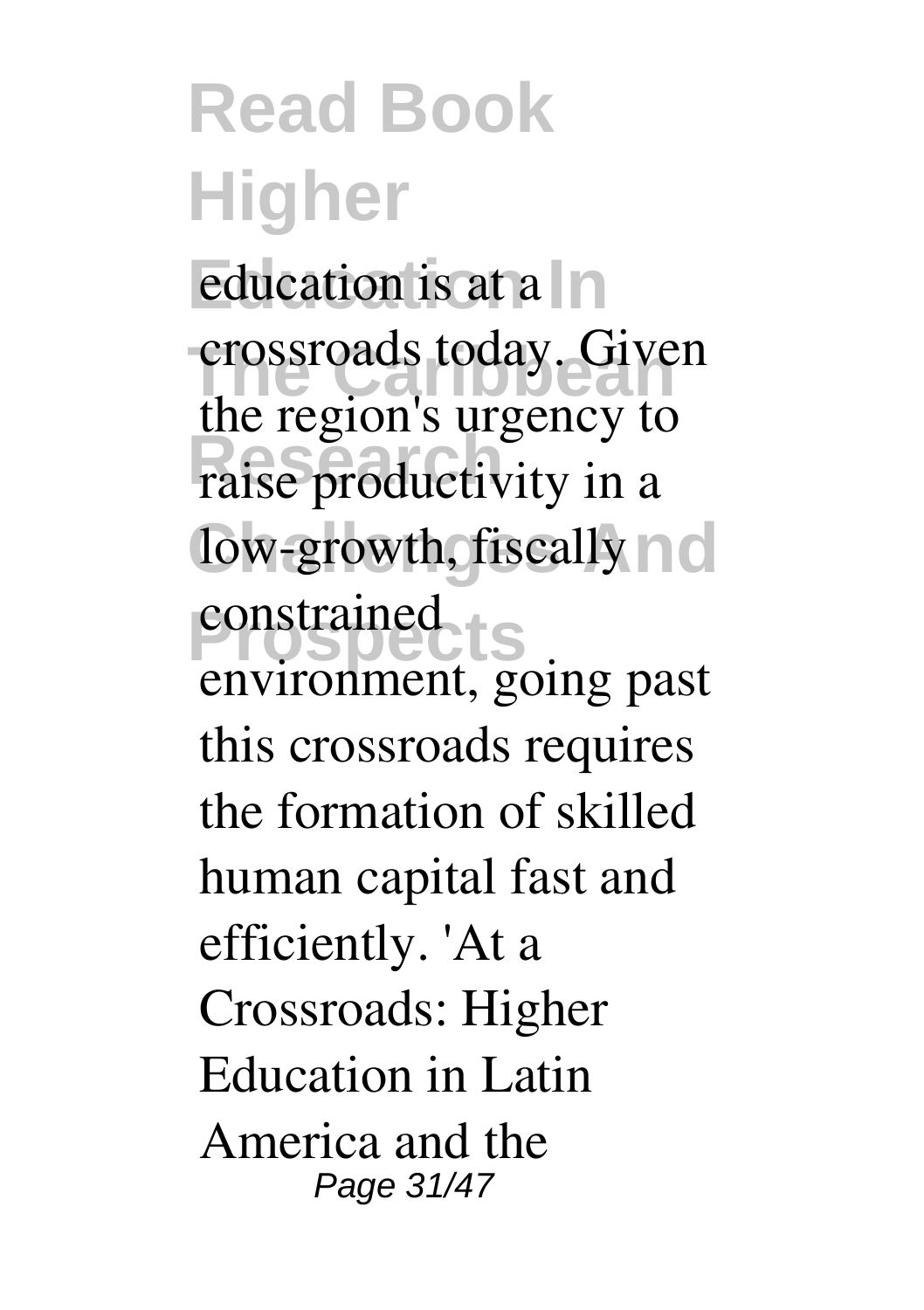**Read Book Higher** Caribbean' contributes to the discussion by variety, and equity of higher education in no Latin America and the studying quality, Caribbean. The book presents comprehensive evidence on the recent higher education expansion and evolution of higher education labor market returns. Using novel data and Page 32/47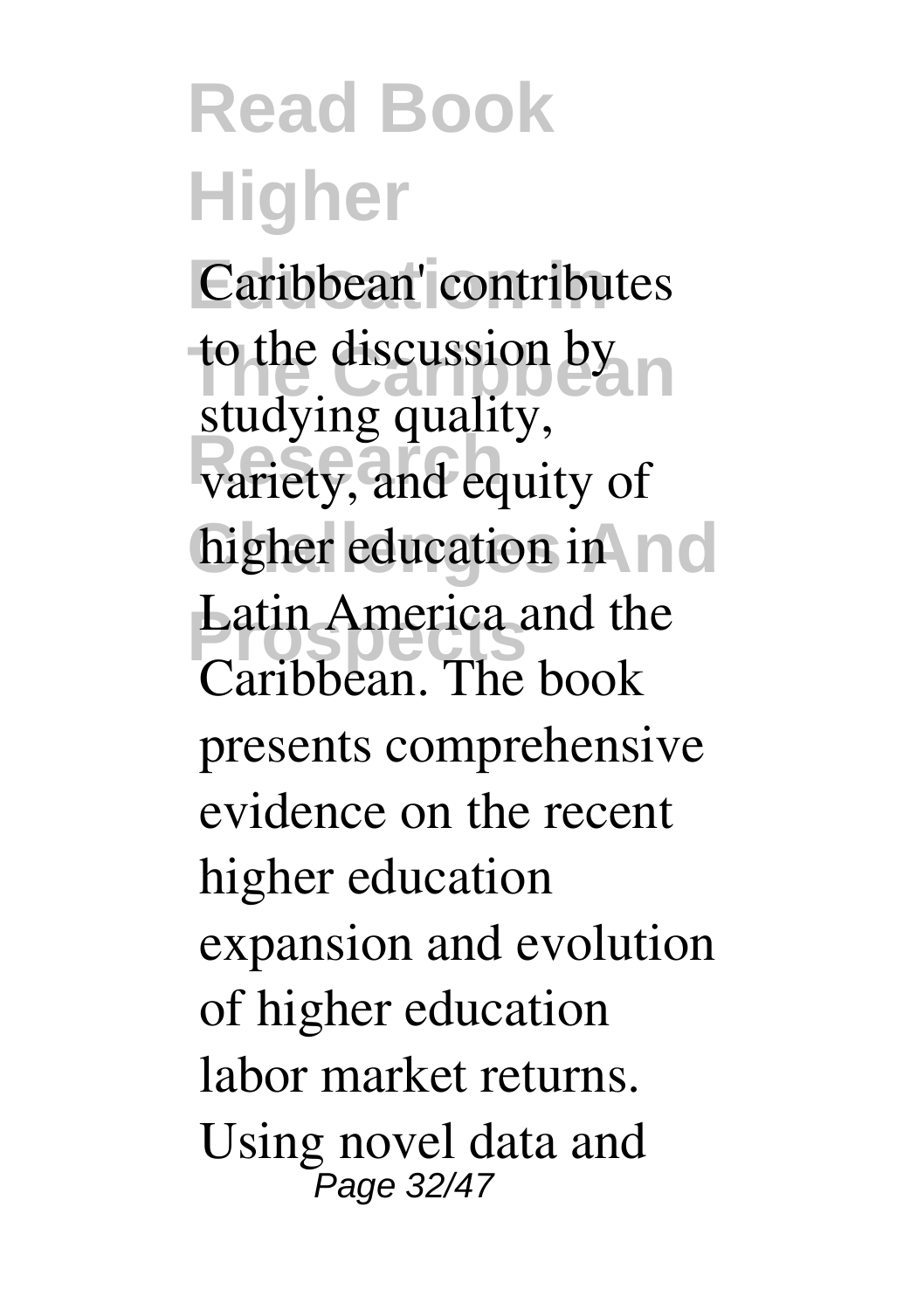#### **Read Book Higher** state-of-the-art methods, it studies demand and<br>
<u>it studies</u> demand and **Research** expansion. It investigates the **And Properties** supply drivers of the and students and explores the unintended consequences of largescale higher education policies. Framing the analysis are the singular characteristics of the higher education market Page 33/47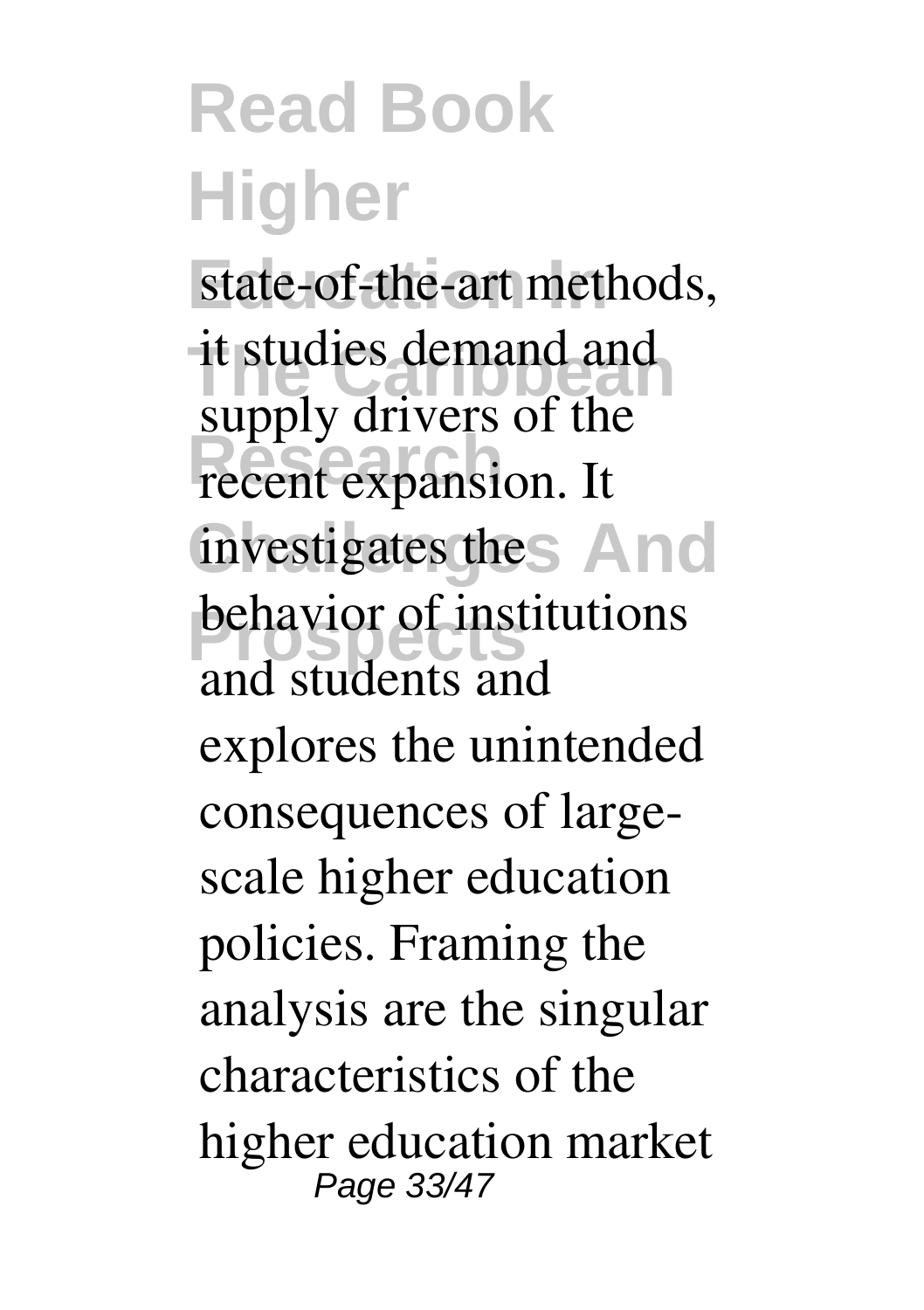**Read Book Higher** and the market In segmentation induced students and institutions in the system. At this **Prospects** crossroads, a role by the variety of emerges for incentives, information, accountability, and choice."

This book on Higher Education in the Caribbean, explores the Page 34/47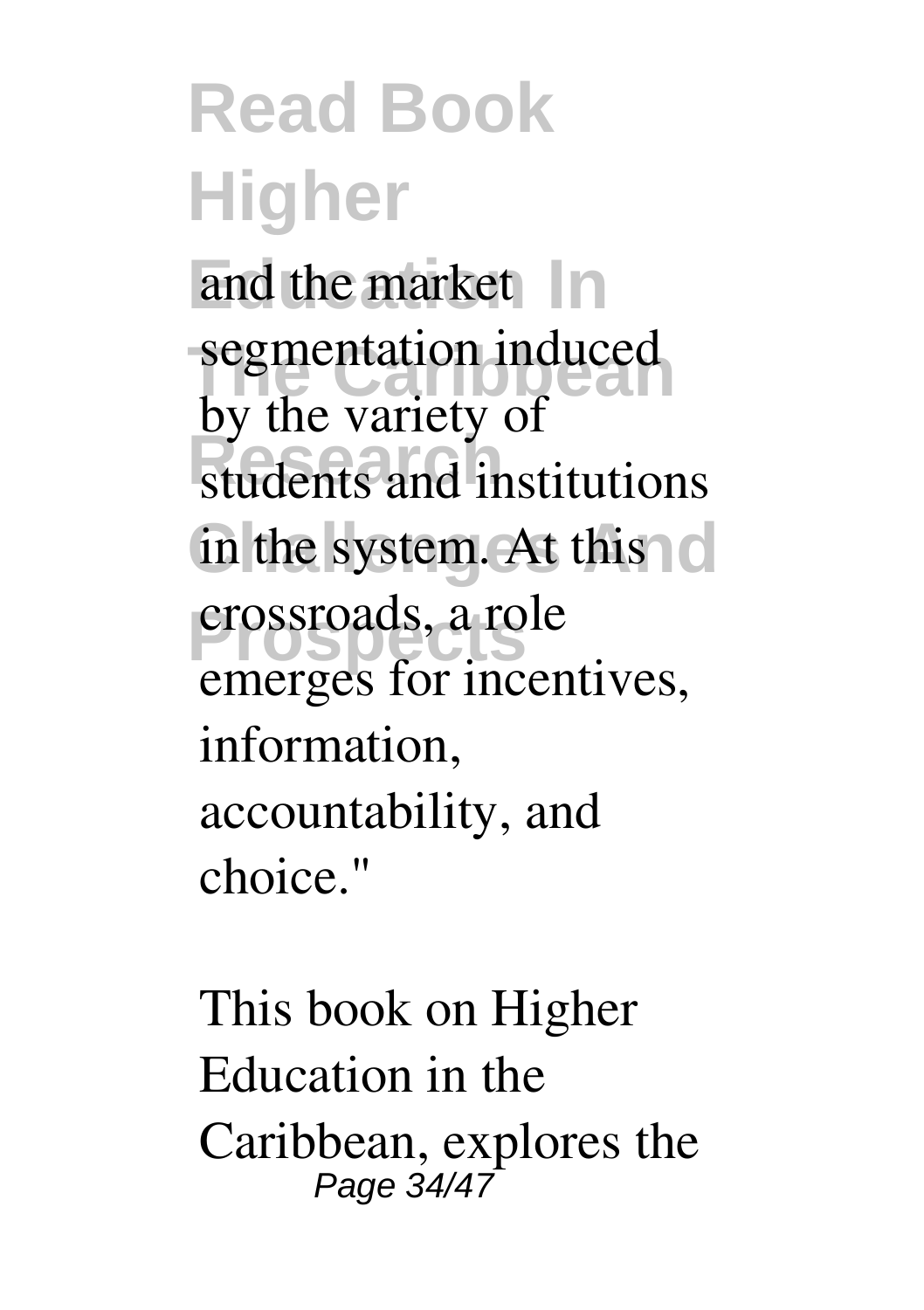# **Read Book Higher**

key issues facing Higher Education institutions in **Research** and its emphasis is on the financial and social **Property** Commitments of Higher the twenty-first century Education. The book examined research tendencies, experiences, challenges and practices to rethink and propose new routes for the interchange of values between Higher Page 35/47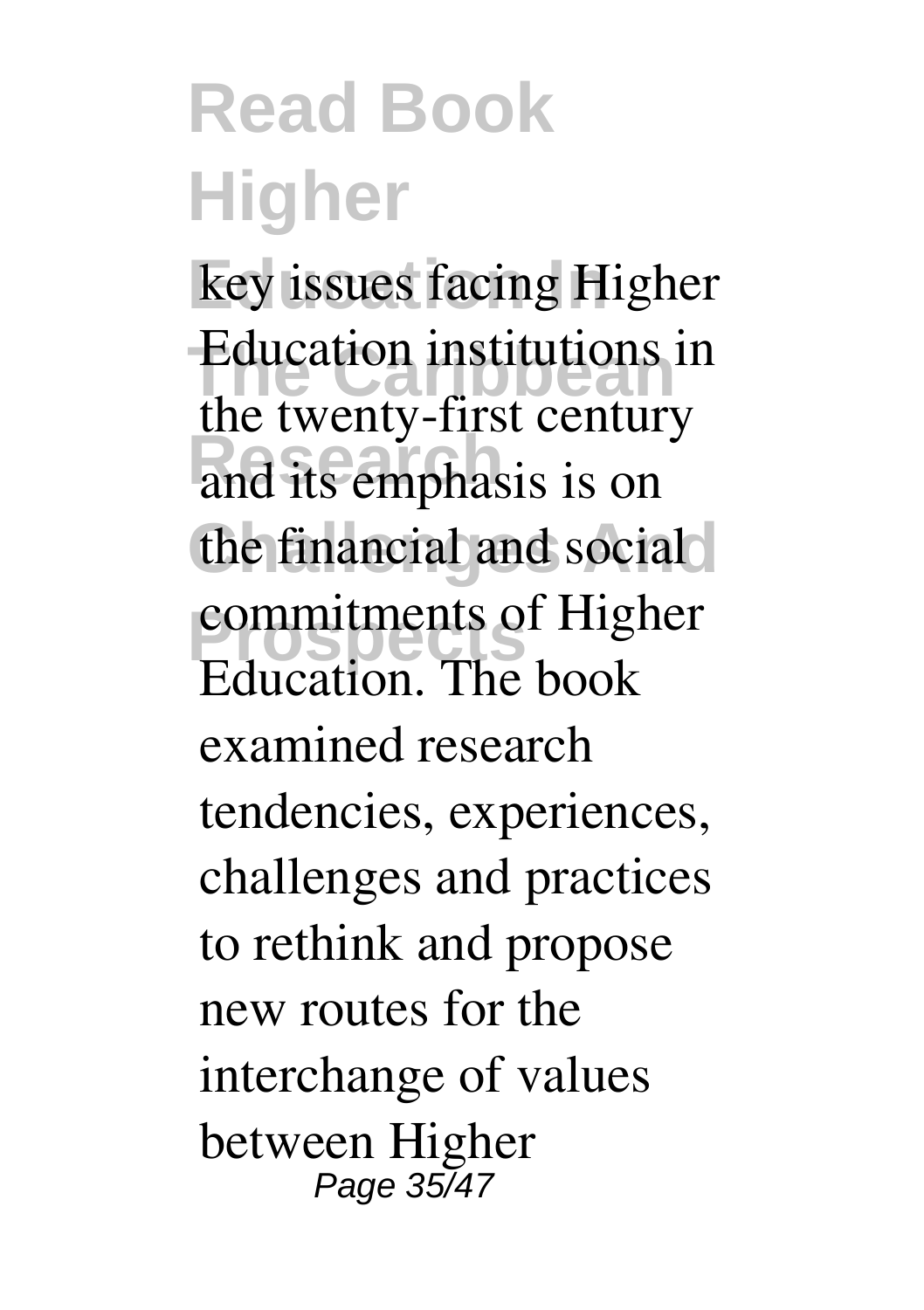# **Read Book Higher**

**Education institutions The Caribbean** and the Caribbean **Research** society.

Canute S. Thompson c examines the nexus between the place and scope of the educational enterprise of a country and a country's developmental prospects and experience. His central claim is that the sustainable development Page 36/47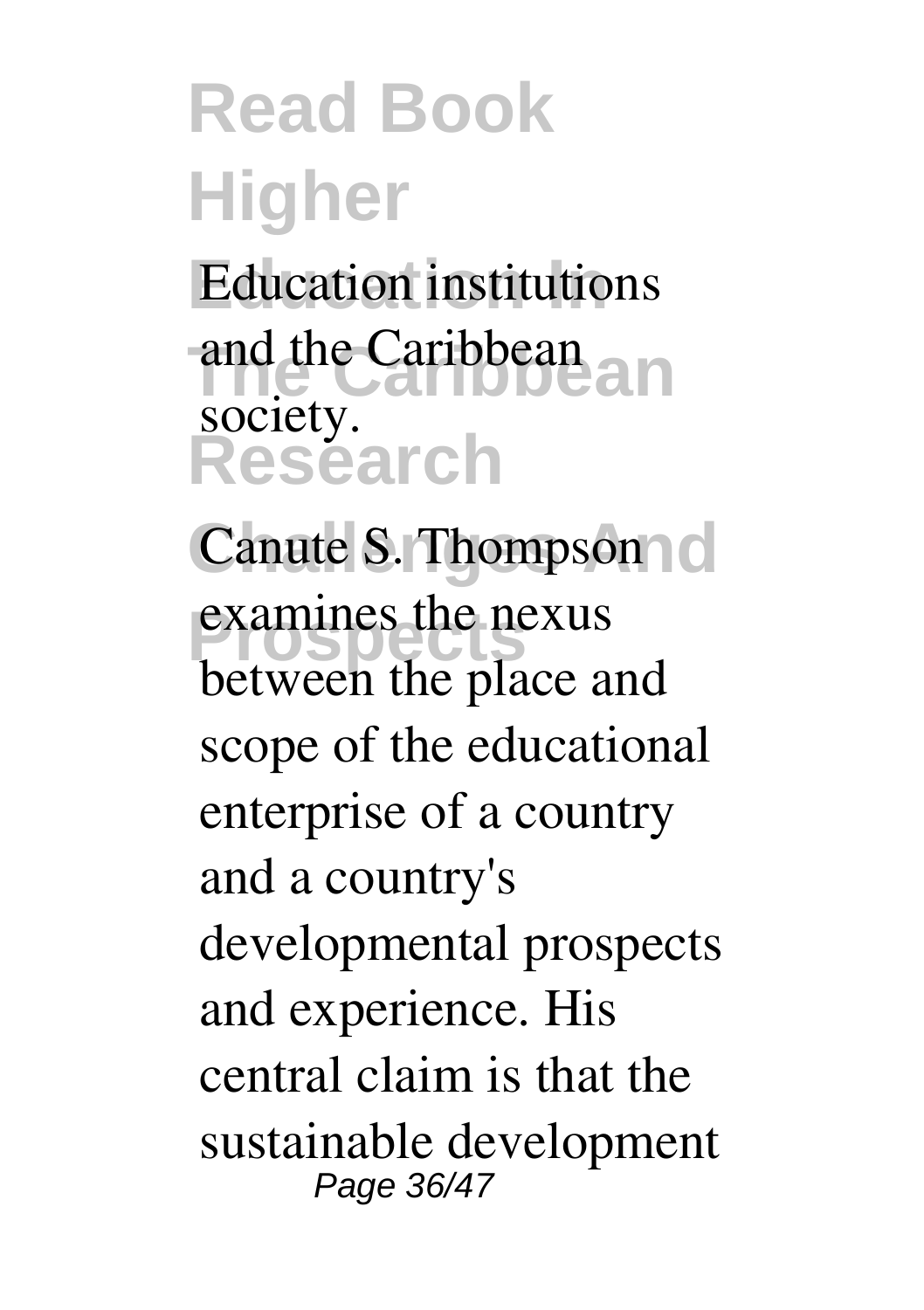**Read Book Higher** of a country is a  $\ln$ function of the quality and the levels to which its citizens are educated. **He argues that in this** of its education system calculus, the quality of post-secondary and tertiary education systems is a determinant of a country's prospects for development. In examining the issue of underdevelopment Page 37/47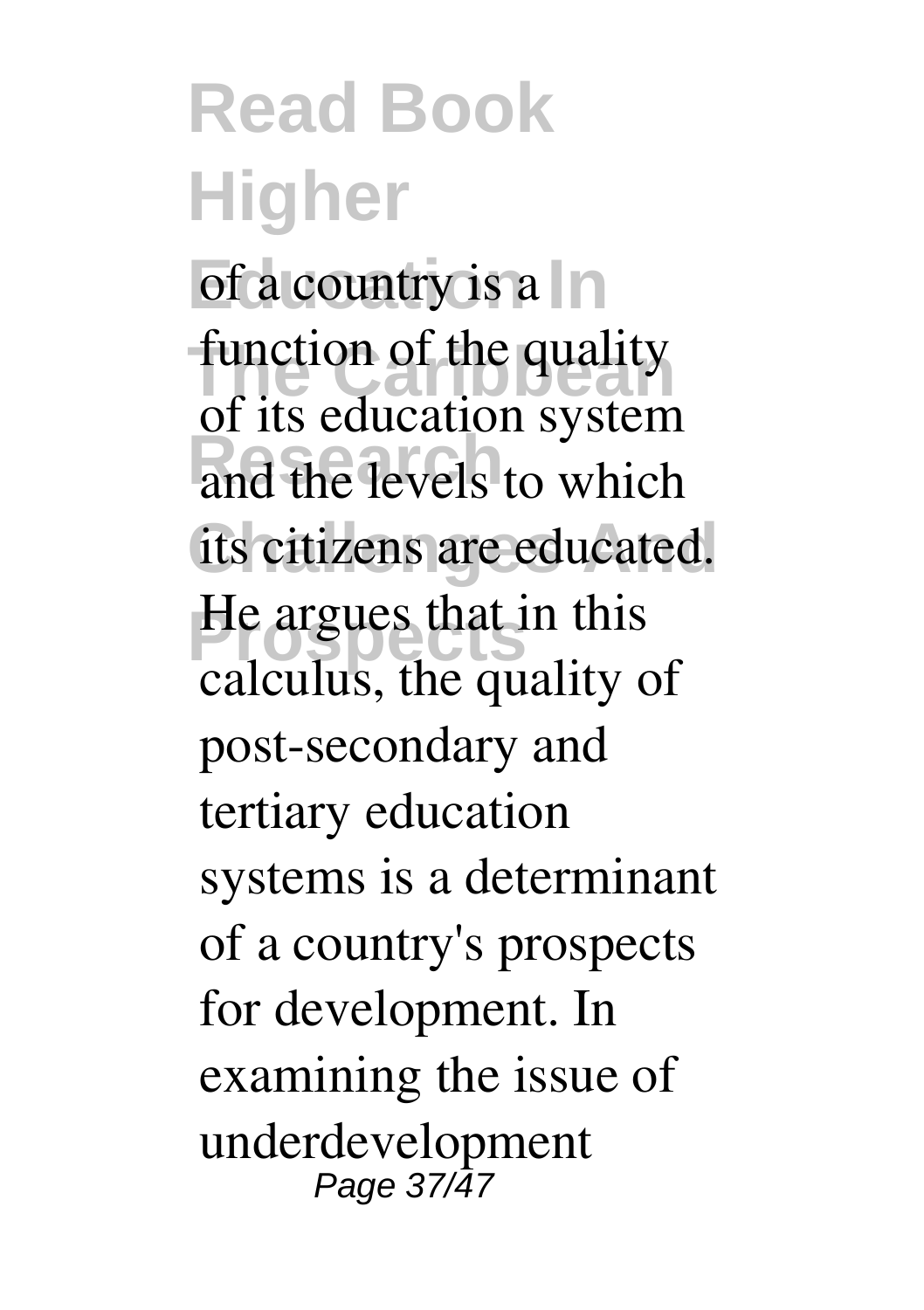**Read Book Higher** facing the Caribbean, **Thompson explains that RESEARCHEEF**<br> **Rearning** in the region face the imperative of  $\circ$ **finding ways of** institutions of higher becoming both more accessible and more relevant to the developmental needs of the region. Taking account of the provisions of the General Agreement on Page 38/47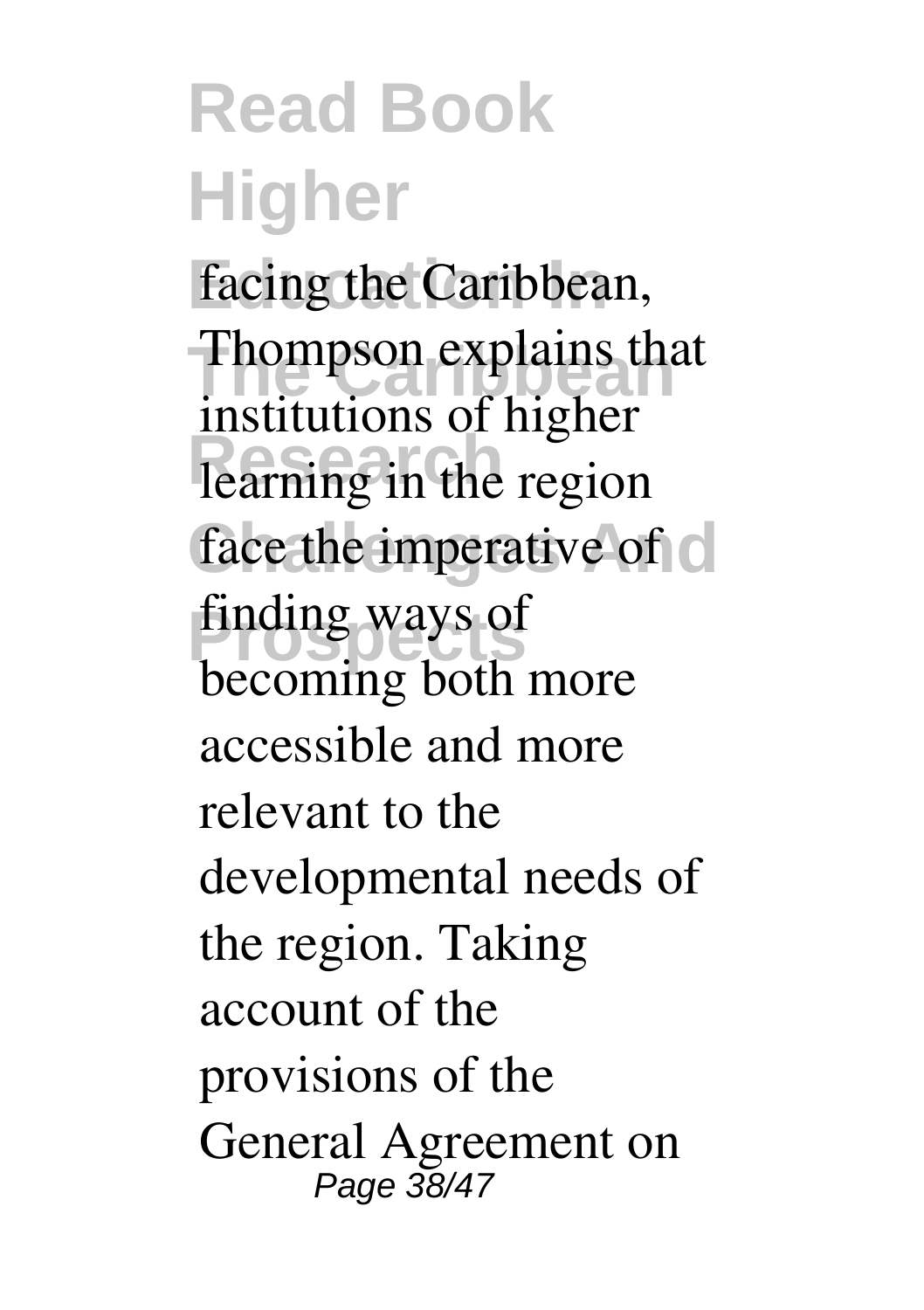**Read Book Higher** Trades in Services, he points to the b<sub>log</sub> and **Research** trading arrangement poses for higher And **Producation institutions in** disadvantages this small developing states and suggests ways in which the vulnerabilities these institutions face may be addressed. While asserting that higher education institutions, including Page 39/47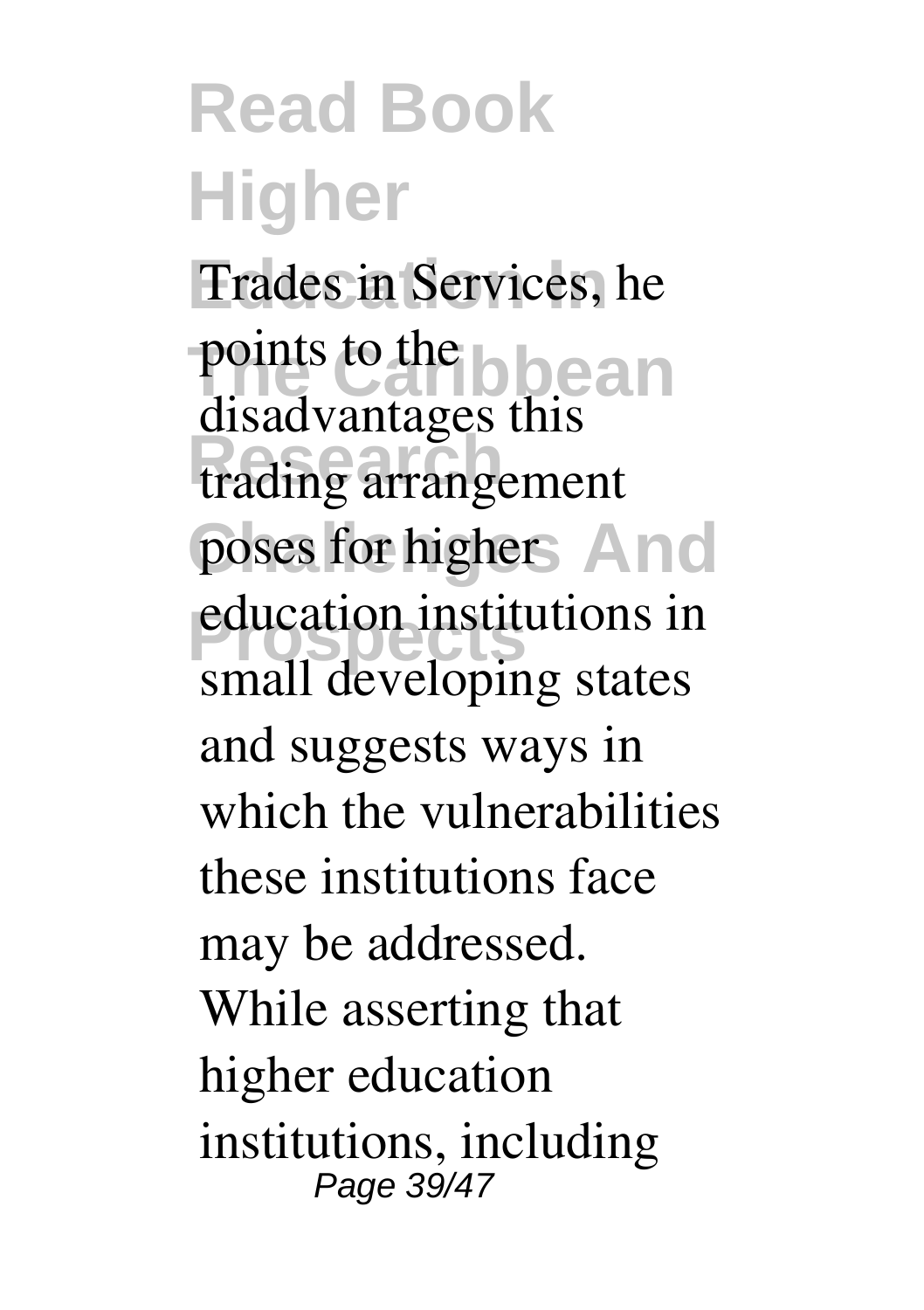### **Read Book Higher**

and especially the University of the West **Research** to remain viable in a highly competitive<sup>1</sup> marketplace, Thompson Indies, must find ways argues that governments of the region have a duty to ensure the survival and success of these institutions. In this vein, he advances recommendations for the public funding of Page 40/47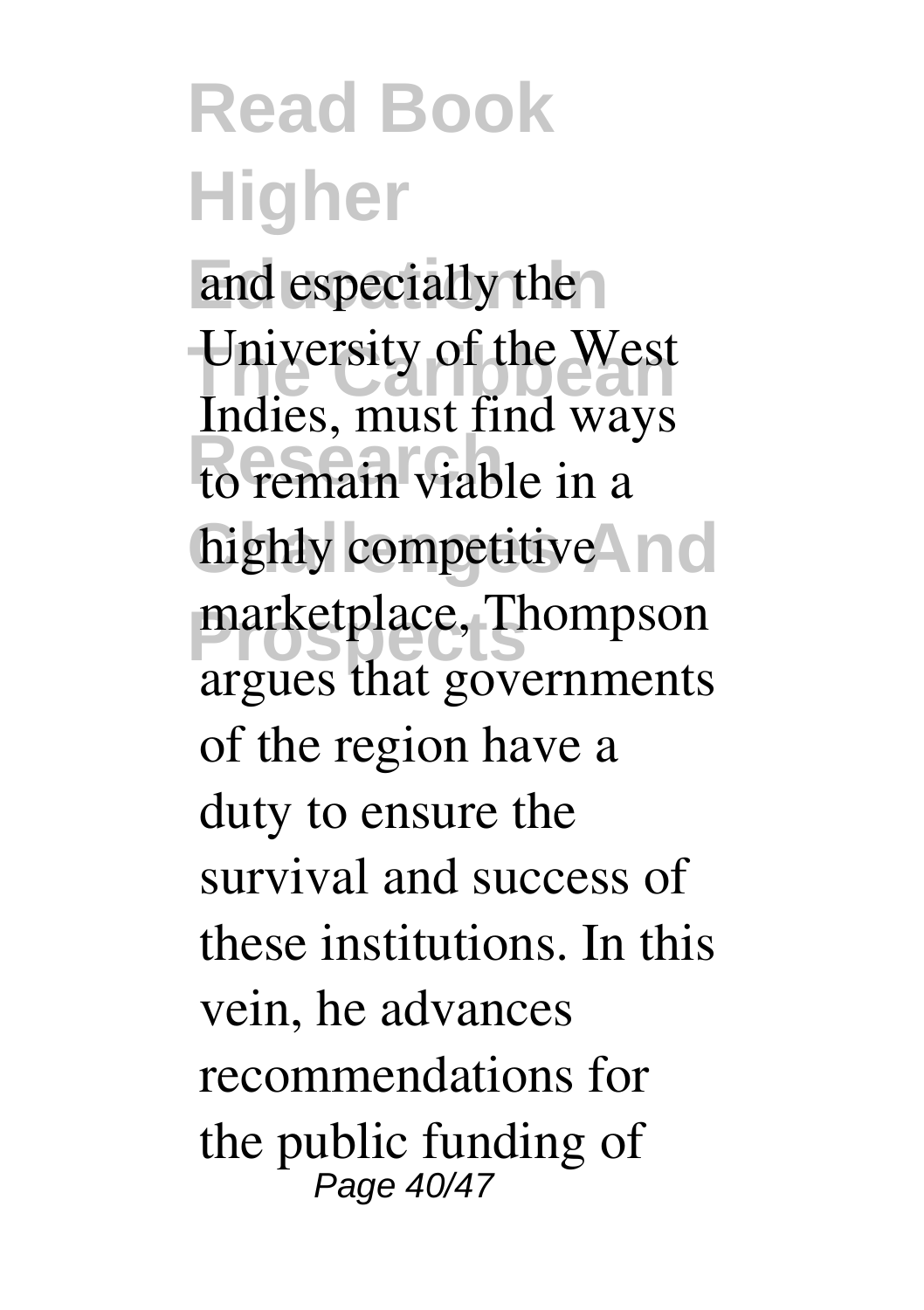**Read Book Higher** access to higher  $\ln$ education. Thompson impediments to development - such as  $\circ$ **Prospects** crime, the decline in also examines social activism, weak institutional processes and leadership, and public mistrust - and explores their connection to education. He concludes that the path to sustainable Page 41/47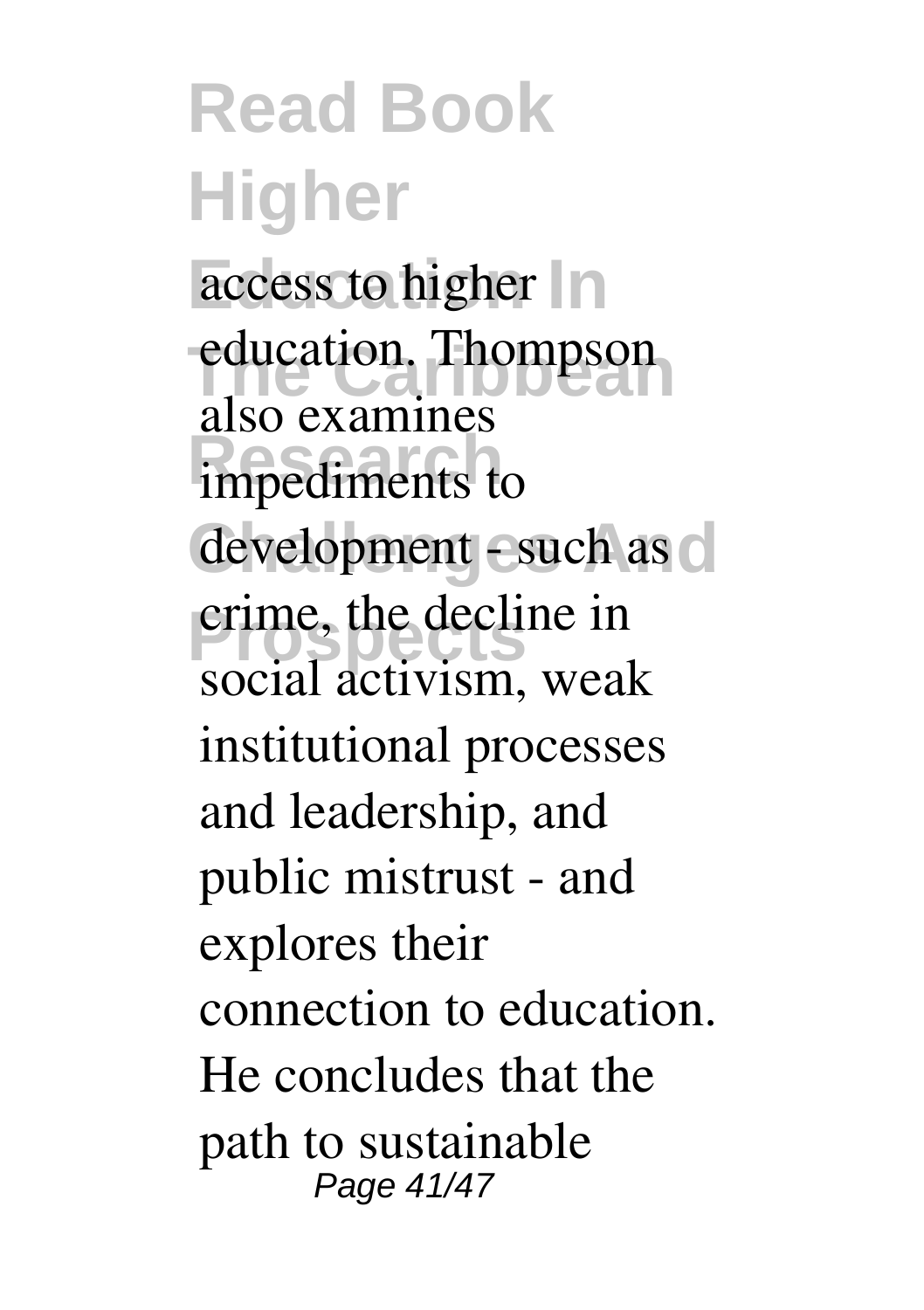# **Read Book Higher**

regional development is dependent on improving access to, education, and that such improvements will in turn help contain the quality of, and crime, inspire social activism, strengthen institutional processes and leadership, and ultimately restore public trust.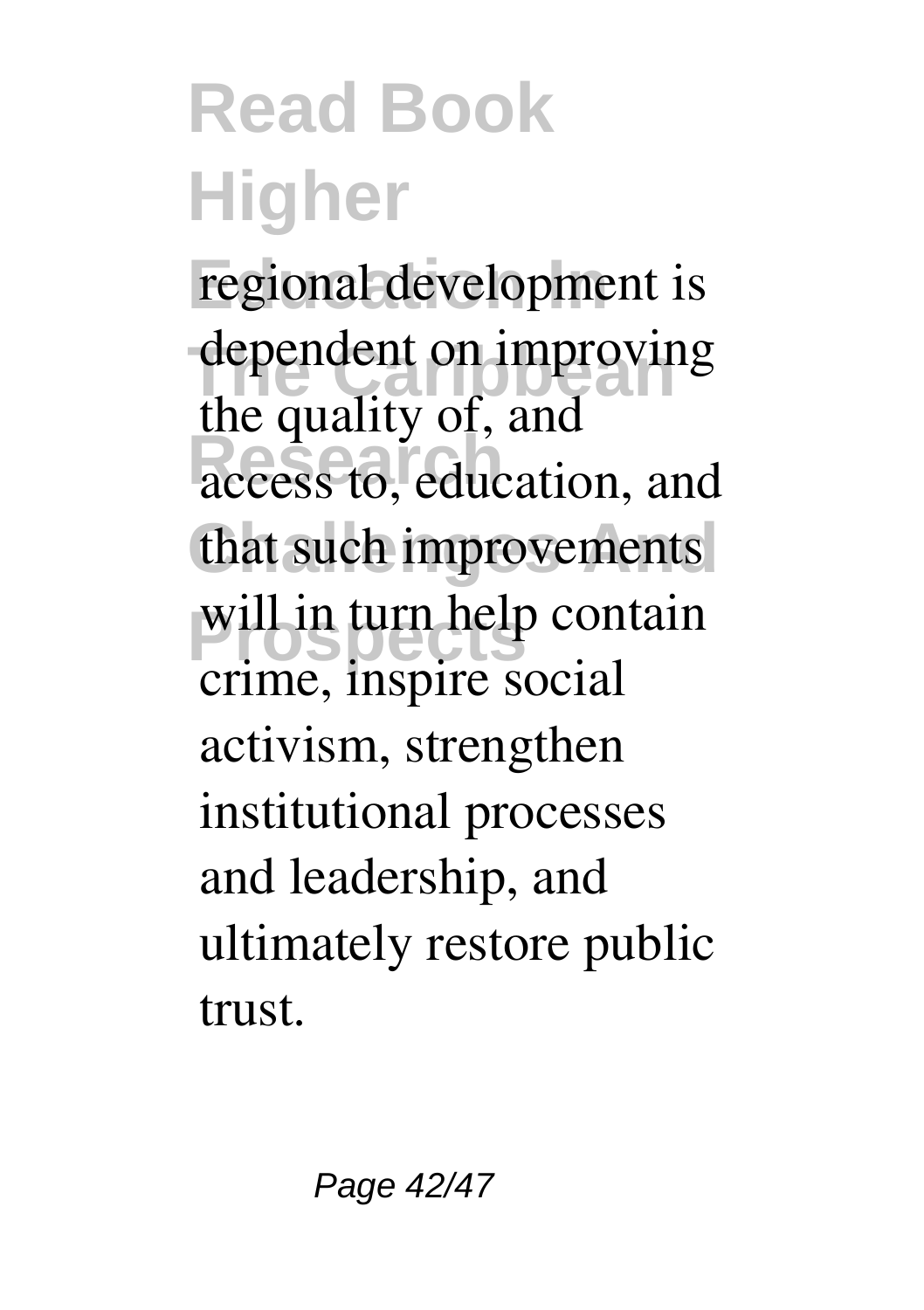**Read Book Higher Education In** To meet the various **Research** administrative policies and instructional And techniques must needs of students, consistently be improved upon. This allows schools to deliver a higher quality of education to students. Assessing the Current State of Education in the Caribbean is a pivotal Page 43/47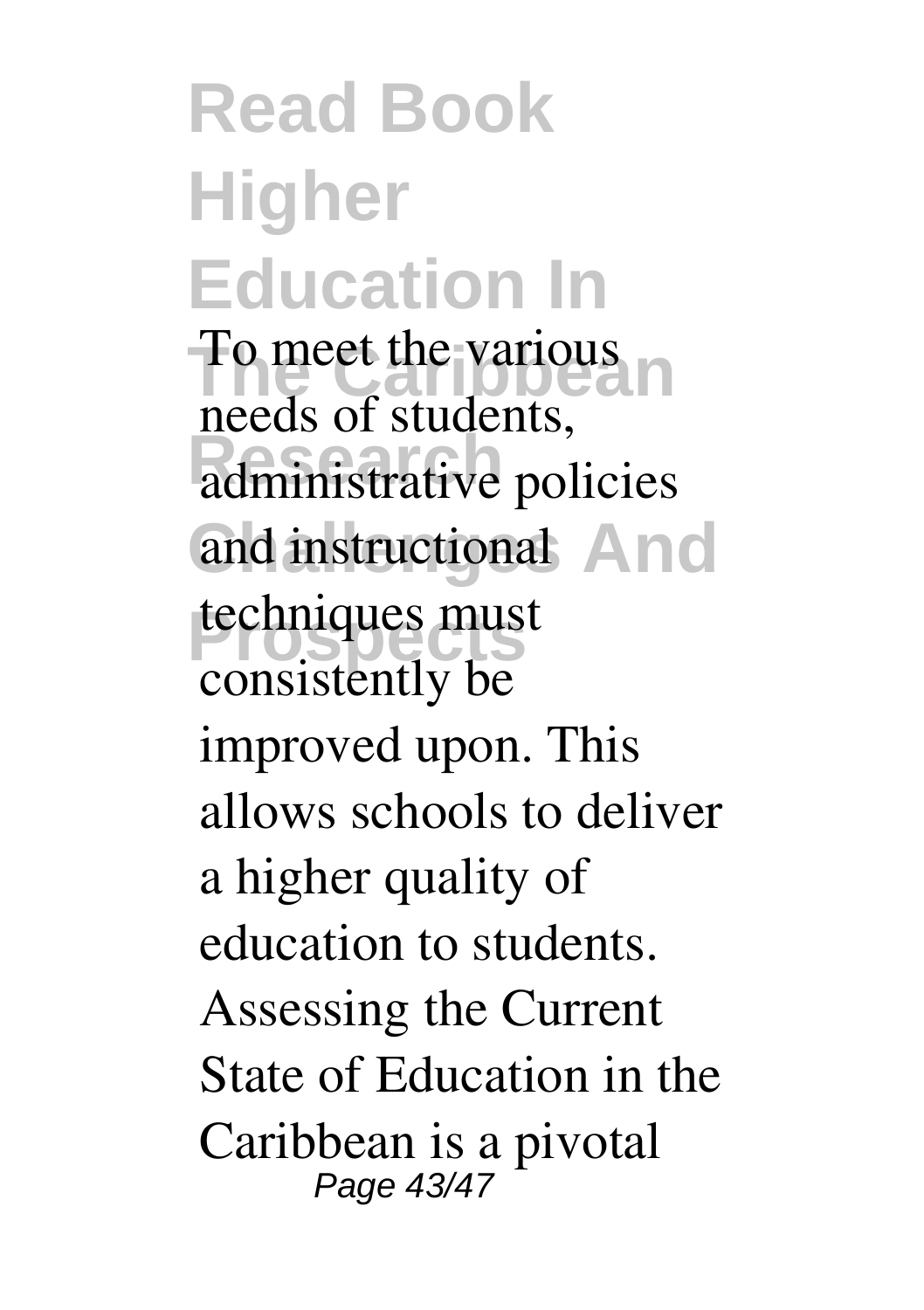#### **Read Book Higher** reference source for the latest research on recent **Research** innovations for schools in the Caribbean region. **Focusing on teacher** developments and leadership, learning assessment techniques, and technology uses, this book is ideally designed for educators, school administrators, professionals, and researchers interested in Page 44/47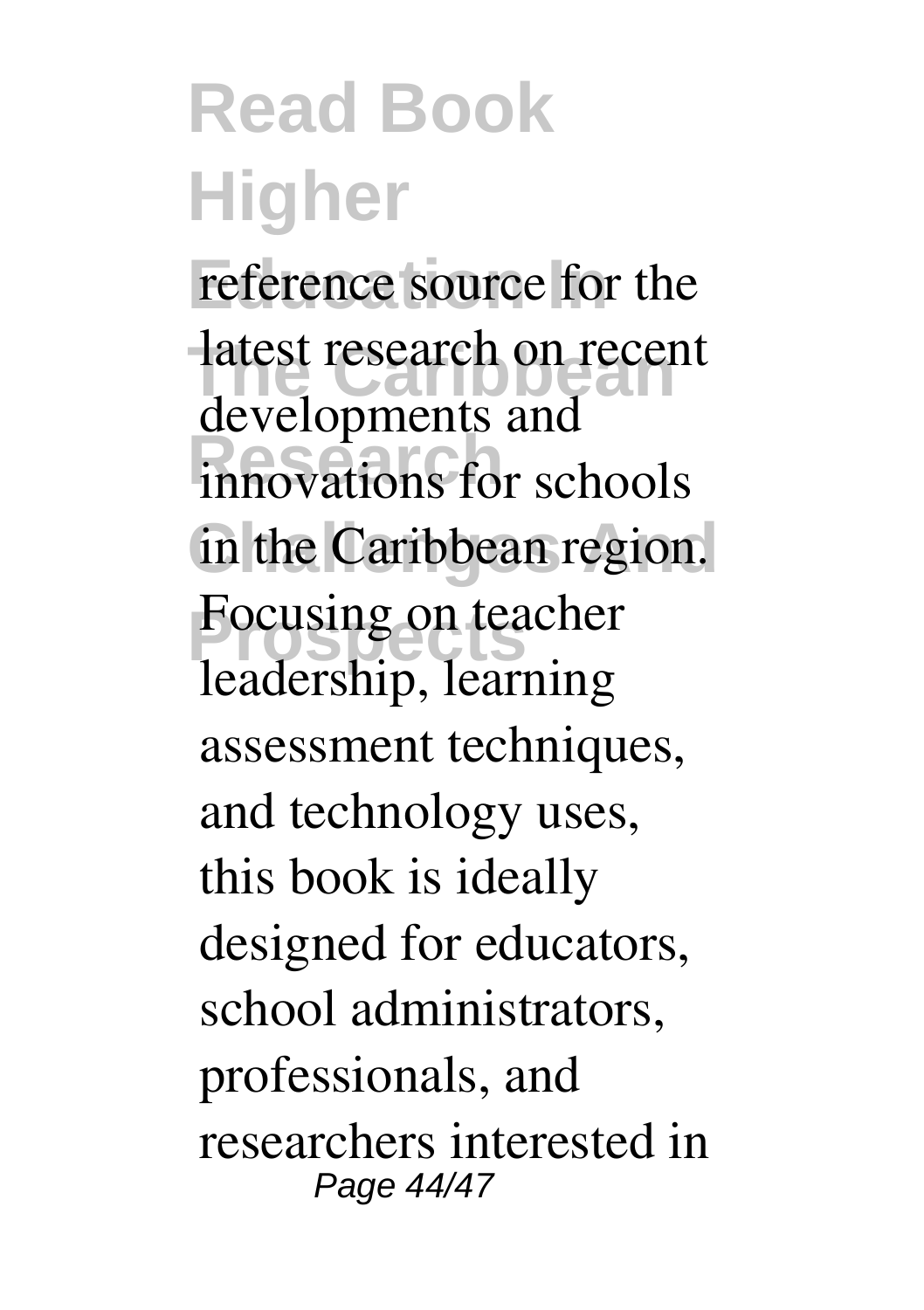**Read Book Higher** recent developments within the education **Research Challenges And Prospects** sector.

Short-cycle higher education programs (SCPs) form skilled human capital in two or three years. Through original empirical Page 45/47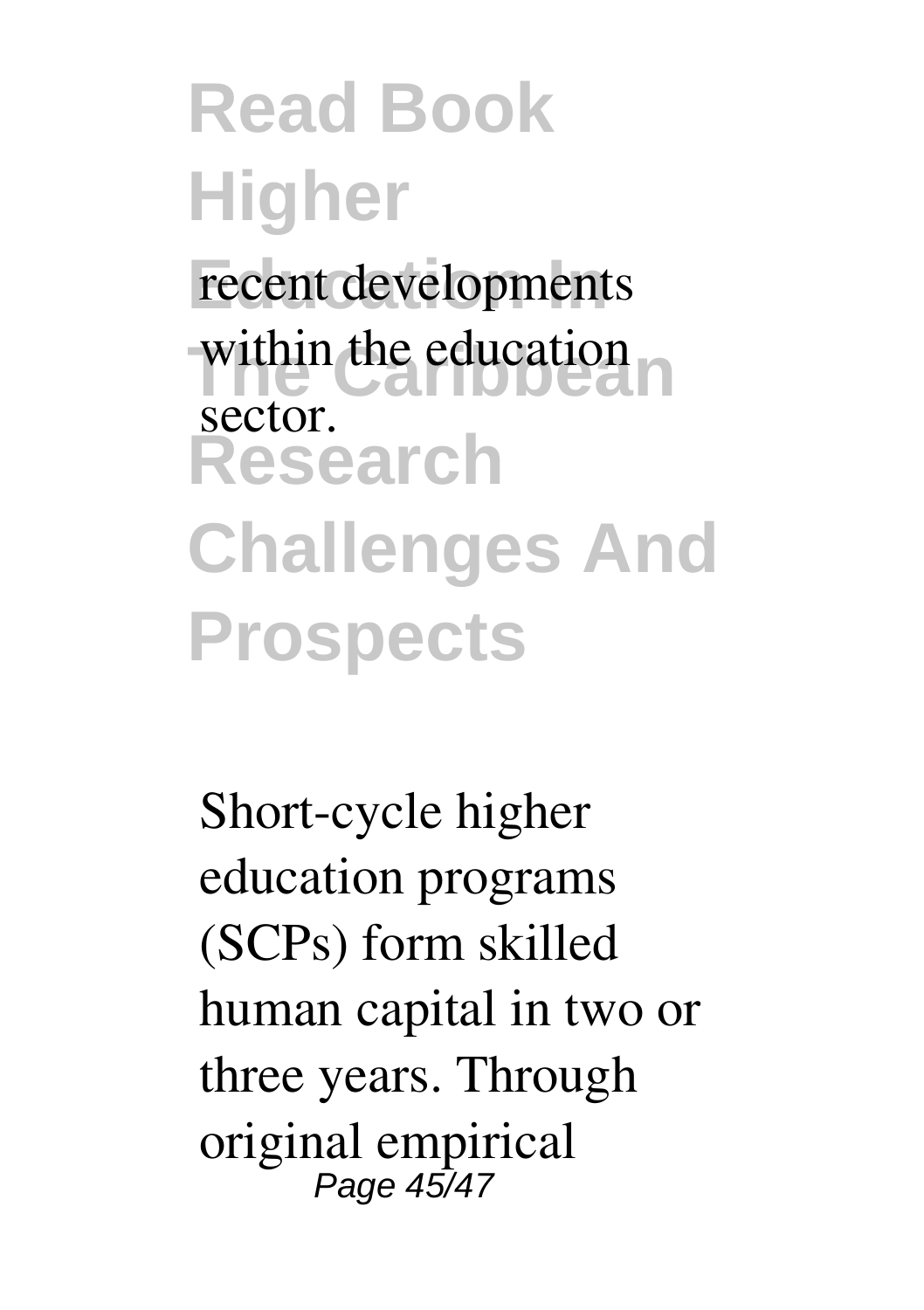**Read Book Higher** research, this book explores SCPs? their supply, and what makes them good. It draws attention towards outcomes and returns, a higher education sector that has been typically overlooked in research and policy.